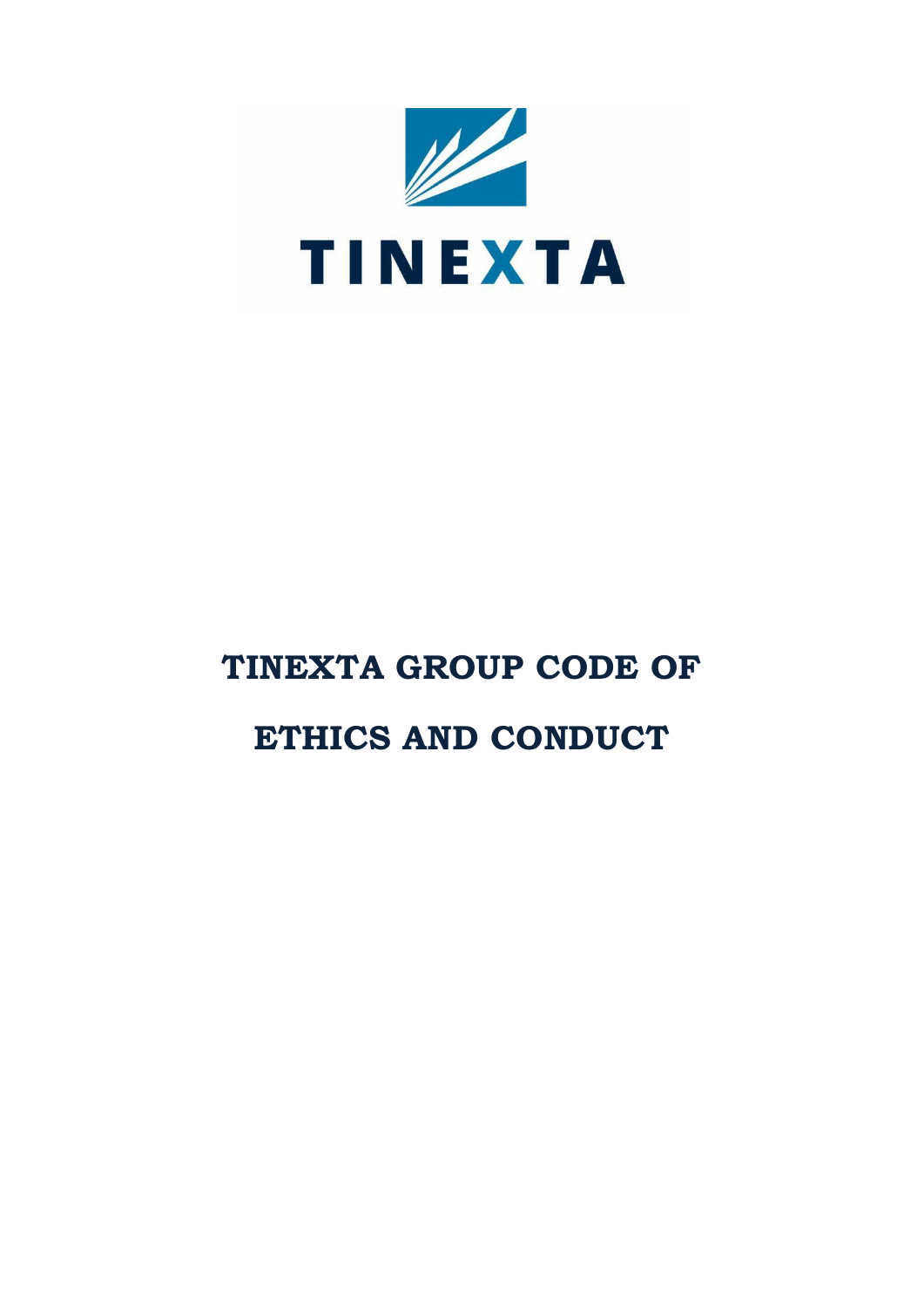## Index

| 1. |                                                                                                                        |  |
|----|------------------------------------------------------------------------------------------------------------------------|--|
| 2. |                                                                                                                        |  |
|    |                                                                                                                        |  |
|    |                                                                                                                        |  |
|    |                                                                                                                        |  |
| 3. |                                                                                                                        |  |
|    |                                                                                                                        |  |
|    |                                                                                                                        |  |
|    |                                                                                                                        |  |
|    |                                                                                                                        |  |
|    |                                                                                                                        |  |
|    |                                                                                                                        |  |
|    |                                                                                                                        |  |
|    |                                                                                                                        |  |
|    |                                                                                                                        |  |
|    |                                                                                                                        |  |
|    |                                                                                                                        |  |
|    |                                                                                                                        |  |
|    |                                                                                                                        |  |
|    |                                                                                                                        |  |
|    |                                                                                                                        |  |
|    | 4.5 RELATIONS WITH PUBLIC ADMINISTRATION AND PUBLIC INSTITUTIONS  16                                                   |  |
|    | 4.6 RELATIONS WITH AUDITING, CERTIFICATION AND CONFORMITY ASSESSMENT                                                   |  |
|    | ORGANISATIONS AND BODIES, AND INDEPENDENT AUTHORITIES [10] [10] MILLONISATIONS AND BODIES, AND INDEPENDENT AUTHORITIES |  |
|    |                                                                                                                        |  |
|    |                                                                                                                        |  |
|    |                                                                                                                        |  |
|    |                                                                                                                        |  |
|    |                                                                                                                        |  |
|    |                                                                                                                        |  |
| 5. |                                                                                                                        |  |
|    |                                                                                                                        |  |
|    |                                                                                                                        |  |
|    |                                                                                                                        |  |
| 6. | Conflict of corporate procedures and regulations with the Code of Ethics 24                                            |  |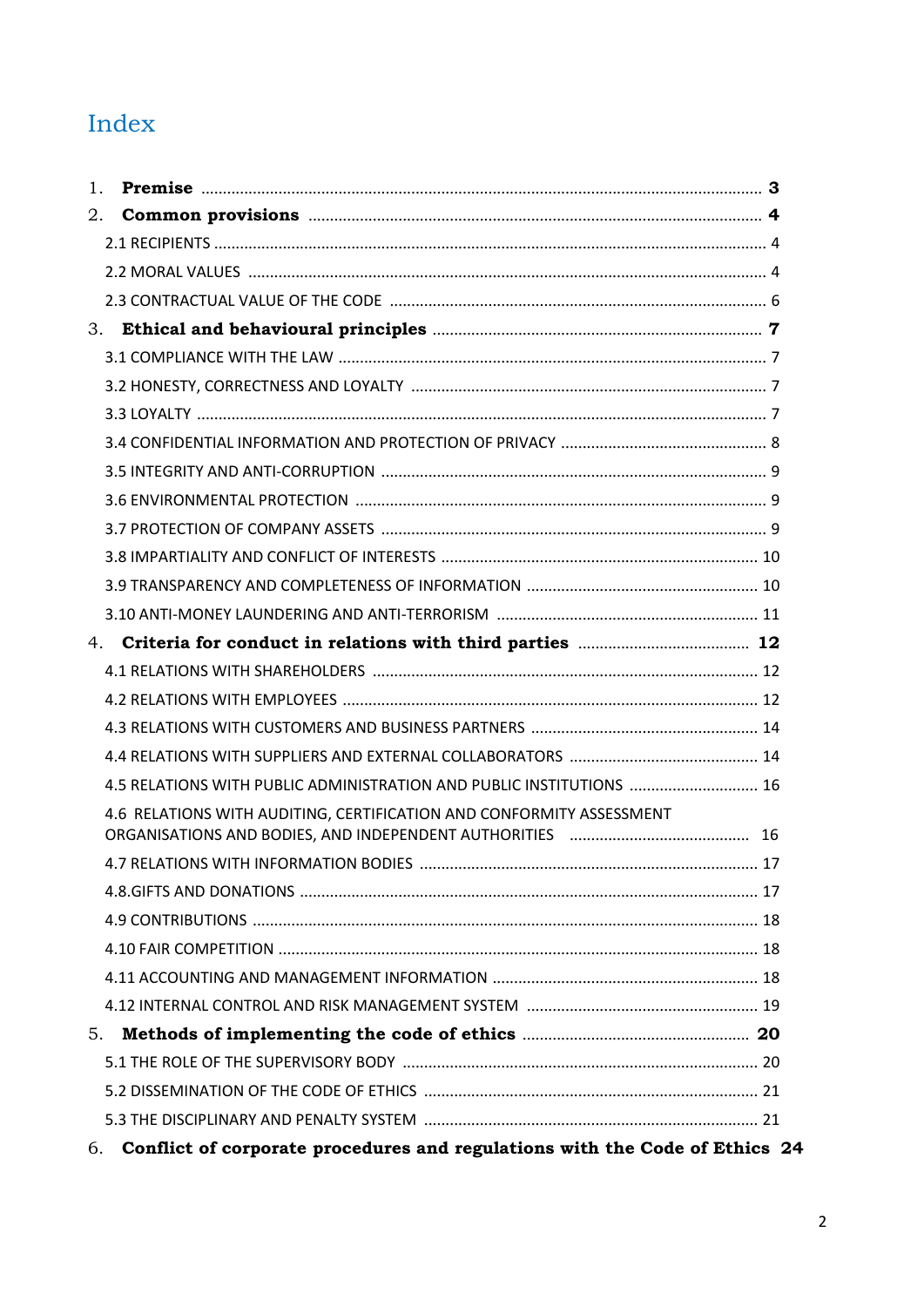## <span id="page-2-0"></span>1. **Premise**

The need to take into consideration the interests of all legitimate stakeholders towards the business ("Stakeholders"), both internal (shareholders, directors, management, employees, etc.) and external (customers and suppliers, entities of supervision, public institutions, etc.), reinforces the importance of clearly defining the values that the Tinexta Group recognises, accepts, shares and assumes. To this end, the Tinexta Group adopts and implements its own Code of Ethics and Conduct (hereinafter the "Code of Ethics") that indicates the moral and professional values and standards which the companies of the Group adopt when carrying out their business, also with a view to ensuring efficiency and reliability.

This Code of Ethics has as its purpose the moralisation of the internal and external relations of the Tinexta Group and the optimisation of these in terms of efficiency, in order to guarantee clear behavioural guidelines as well as to preserve a positive corporate reputation.

The Code:

- specifies the duties and responsibilities of the Group towards the stakeholders, in order to meet their expectations;
- codifies the ethical principles of reference and the basic rules of conduct with which all stakeholders must comply in order to guarantee lawful behaviour, a relationship of trust and strengthening of the Group's reputation.

This system of values and rules of conduct makes it possible to guide individual and collective behaviour and choices. It also goes hand in hand with the internal control system with which each company of the Group verifies and ensures compliance with corporate laws and procedures in the pursuit of its objectives and in carrying out its activities.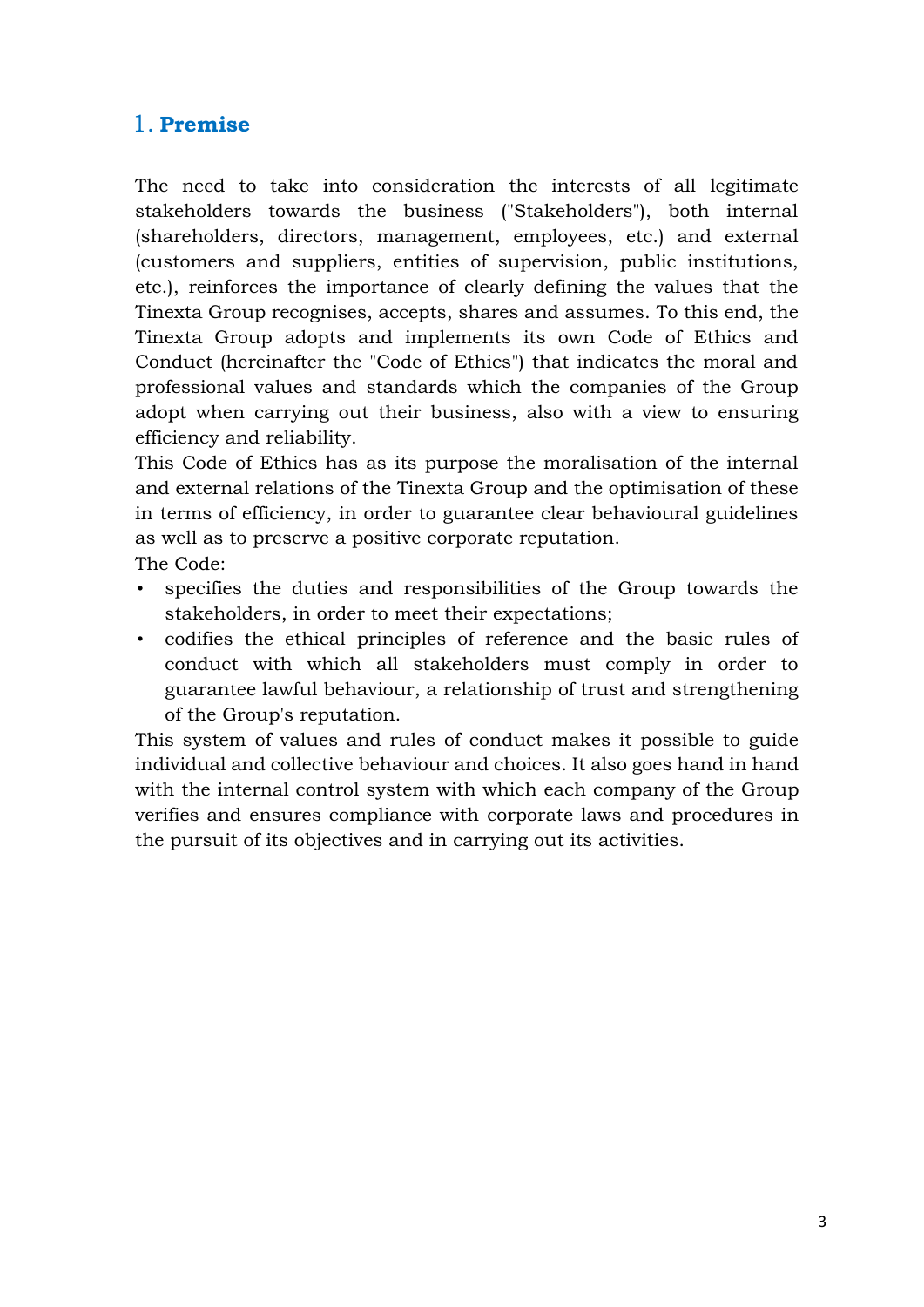## <span id="page-3-0"></span>2. **Common provisions**

## <span id="page-3-1"></span>2.1 **RECIPIENTS**

The Code of Ethics applies to the entire Tinexta Group, in all countries and at all levels of the organisation. The principles and values identified in this Code of Ethics must be observed at all times by the members of the corporate bodies, by the employees when carrying out their work, by those who work in the name and on behalf of the companies of the Tinexta Group and, more generally, by each participant in the business organisation of the Tinexta Group.

In particular, the provisions of this Code of Ethics apply, without exception, to:

- directors, statutory auditors, independent auditors;
- managers, employees, collaborators, consultants;
- any customers, suppliers, business partners and all those who, directly or indirectly, permanently or temporarily, establish, for any reason, collaborative or work relationships with the companies of the Group;
- shareholders.

These subjects will be defined below as the "Recipients".

The principles expressed in the Code of Ethics represent the common value base and key assumption that must guide the behaviour of all the intended recipients.

The Tinexta Group undertakes to ensure that its employees and other Stakeholders are familiar with the Code, and monitors their compliance with it.

## <span id="page-3-2"></span>2.2 **MORAL VALUES**

The employees of the Tinexta Group, in carrying out their duties and fulfilling their responsibilities, must observe the values of:

- correctness;
- integrity;
- objectivity;
- transparency.

### **Correctness**

The Group does not tolerate inappropriate behaviour. Inappropriate behaviour by one or more people operating on behalf of the Group includes the violation of the rules of civilised coexistence and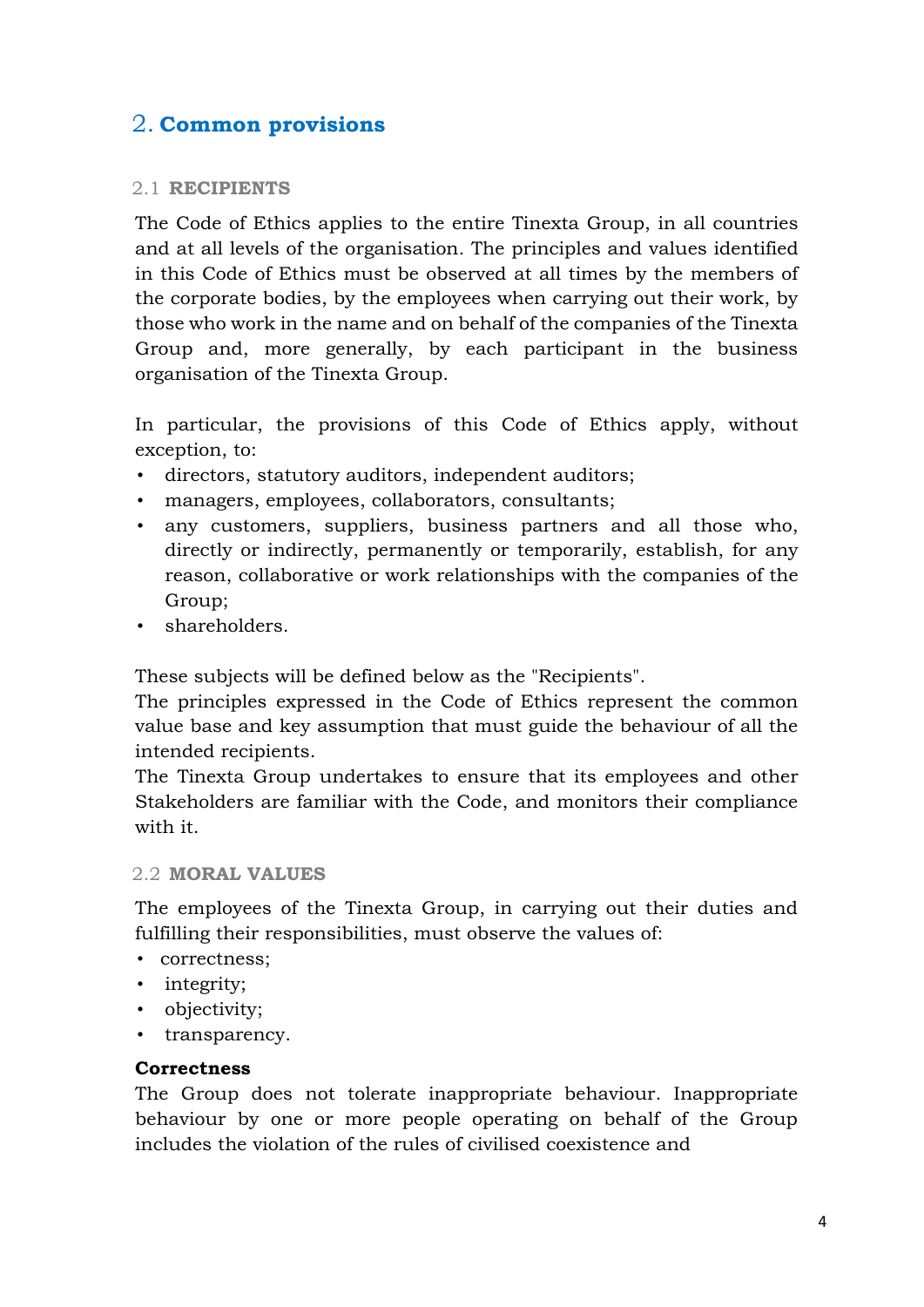social and commercial relationships, as universally recognised, or provided for and governed by laws and regulations.

Inappropriate behaviour compromises relations between the companies of the Group and their shareholders, between the companies of the Group and their corporate bodies, managers, employees and collaborators, as well as between the Group and its commercial, business and financial associates, both public and private.

The Group prohibits the obtaining of information on competitors by inappropriate means.

The general principle of correctness is based on:

- compliance with laws, regulations and permitted uses;
- respect for individuals who have relationships with the Group;
- honesty in relations with public administrations and institutions;
- protection of confidentiality.

## **Integrity**

The Group does not accept the resort to illegitimate or in any case incorrect conduct in internal and external relations with the company, nor does it accept any form of corruption in order to achieve personal or business objectives.

The general principle of integrity involves, therefore:

- the avoidance of any form of abusive exploitation or recruitment and irregular employment of workers;
- the fight against discrimination and actions or conduct harmful to personal dignity;
- the commitment to establishing and maintaining a safe and healthy work environment, in compliance with all the relevant legal regulations;
- the fight against corruption practices, illegal favours, collusive behaviour, demands for personal gain;
- correct and fair behaviour towards colleagues and commitment to guarantee the integrity of company assets.

## **Objectivity**

The Group counteracts and prevents conflicts of interest, i.e. situations in which a Director, an employee or a collaborator aims to attain an objective different from that pursued by the Group, or seeks or tries to voluntarily obtain a personal advantage for himself or third parties while carrying out work in the interest of the Group.

## **Transparency**

The Group believes that transparency, in terms of action, communication and information, is essential to maintaining professional relations with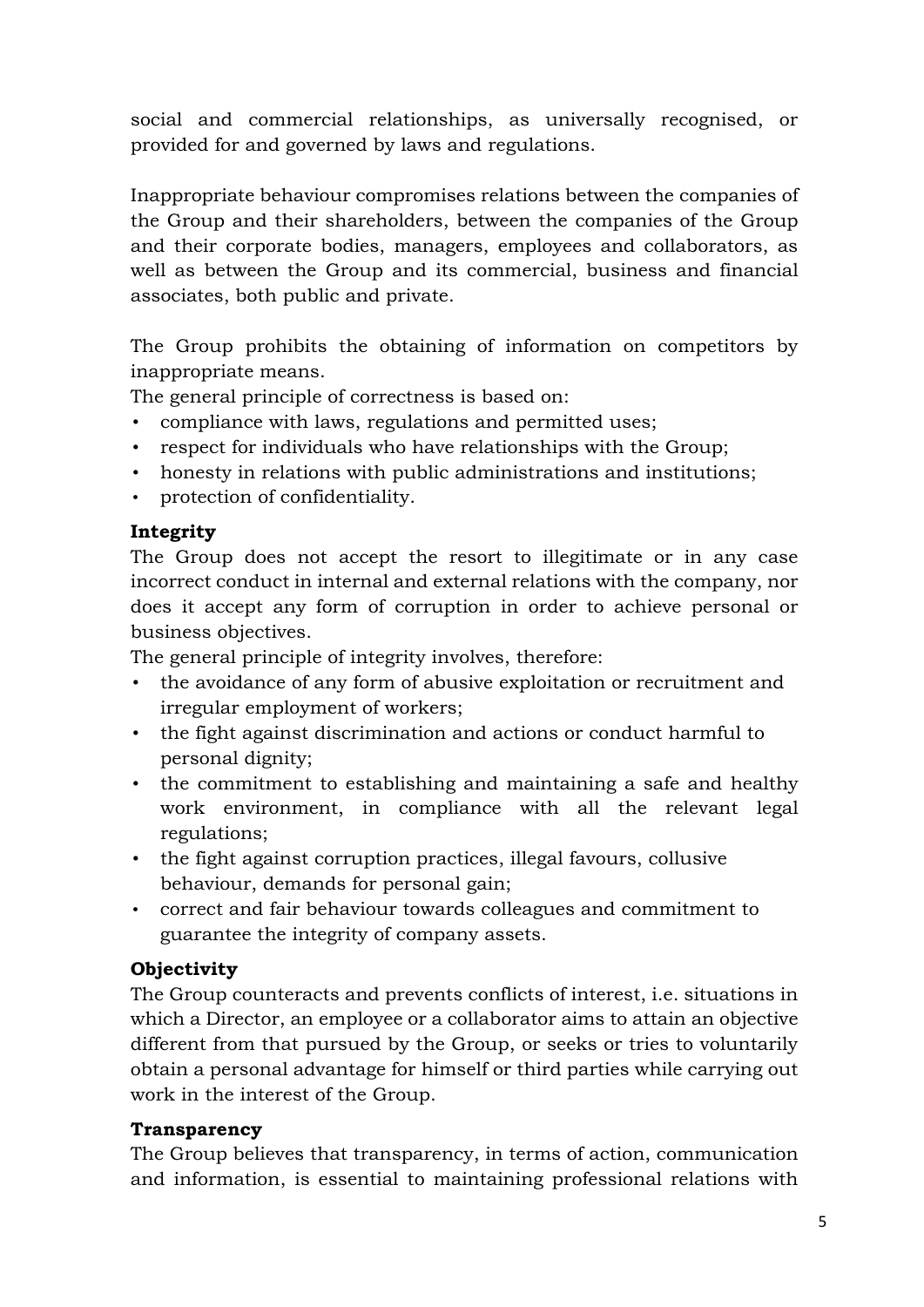internal and external stakeholders. In this sense, transparency applies to the sphere of corporate management, which must be clear and verifiable, and concerns the communication of information about the company to the outside.

The Group pursues transparency towards the market, the Supervisory Authorities, the Bodies and the Institutions ensuring the truthfulness, completeness and timeliness of social communications of any nature in order to allow all potential associates to take decisions and make decisions in an independent, conscious and informed manner.

## <span id="page-5-0"></span>2.3 **CONTRACTUAL VALUE OF THE CODE**

Compliance with the principles and rules of this Code of Ethics must be considered one of the obligations of the Directors and Statutory Auditors, as well as one of the contractual obligations of the employees and any collaborators of the Company.

Any violation of the rules of this Code must be reported to the Supervisory Body (hereinafter also "SB") and to the Internal Control Bodies and can lead to the consequences provided for in par. 5.5 "THE DISCIPLINARY AND PENALTY SYSTEM".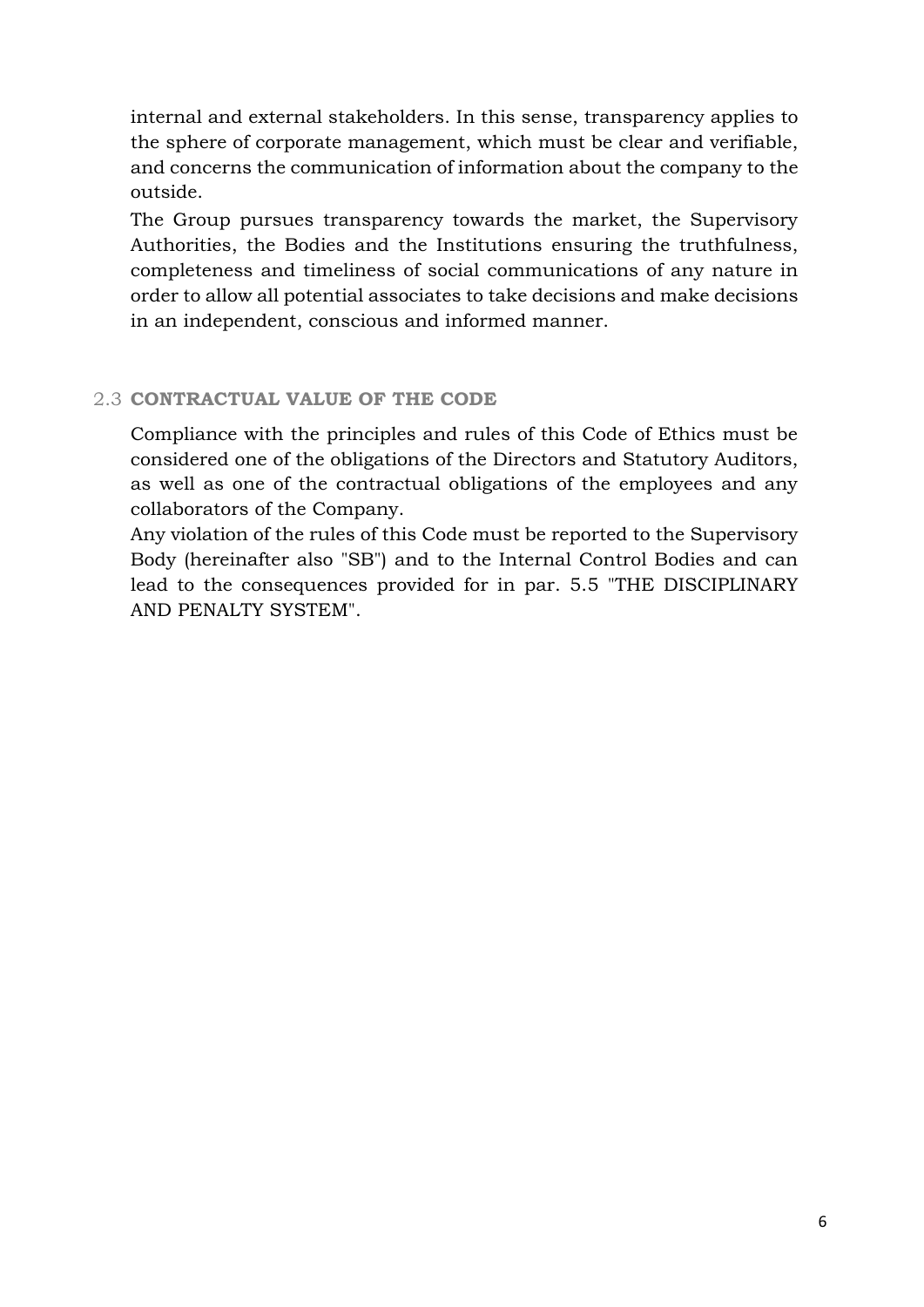## <span id="page-6-0"></span>3. **Ethical and behavioural principles**

### <span id="page-6-1"></span>3.1 **COMPLIANCE WITH THE LAW**

All the corporate activities of the Tinexta Group must be carried out in compliance with the laws in force. The Recipients are required to diligently comply with the laws and regulations in force in all the countries in which the Group operates. In no case can the pursuit of the Group's interests justify conduct in violation of these laws and regulations.

The Tinexta Group undertakes to avoid any discrimination based on age, gender, sexuality, health status, race, nationality, political opinions and religious beliefs of its associates.

### <span id="page-6-2"></span>3.2 **HONESTY, CORRECTNESS AND LOYALTY**

Honesty, correctness and loyalty are fundamental principles for all the activities of the Tinexta Group and constitute an essential element of company management. Respect for these principles is in fact necessary to achieve credibility inside and outside the company and to establish relationships of trust with all associates. The Tinexta Group therefore excludes recourse to corruption in all its forms and manages situations of conflict of interest as a matter of urgency.

The behaviour of the Recipients when carrying out their duties must be based, therefore, on criteria of honesty, correctness and loyalty. The relationships between the employees at all levels of the companies of the Group must be based on the criteria of honesty, fairness, collaboration, loyalty and mutual respect.

### <span id="page-6-3"></span>3.3 **LOYALTY**

The Tinexta Group maintains a relationship of trust and mutual loyalty with each of the Recipients.

All Recipients must consider compliance with the rules of the Code of Ethics as one of their essential obligations towards the Company.

The obligation for loyalty also requires each employee of the Company to not: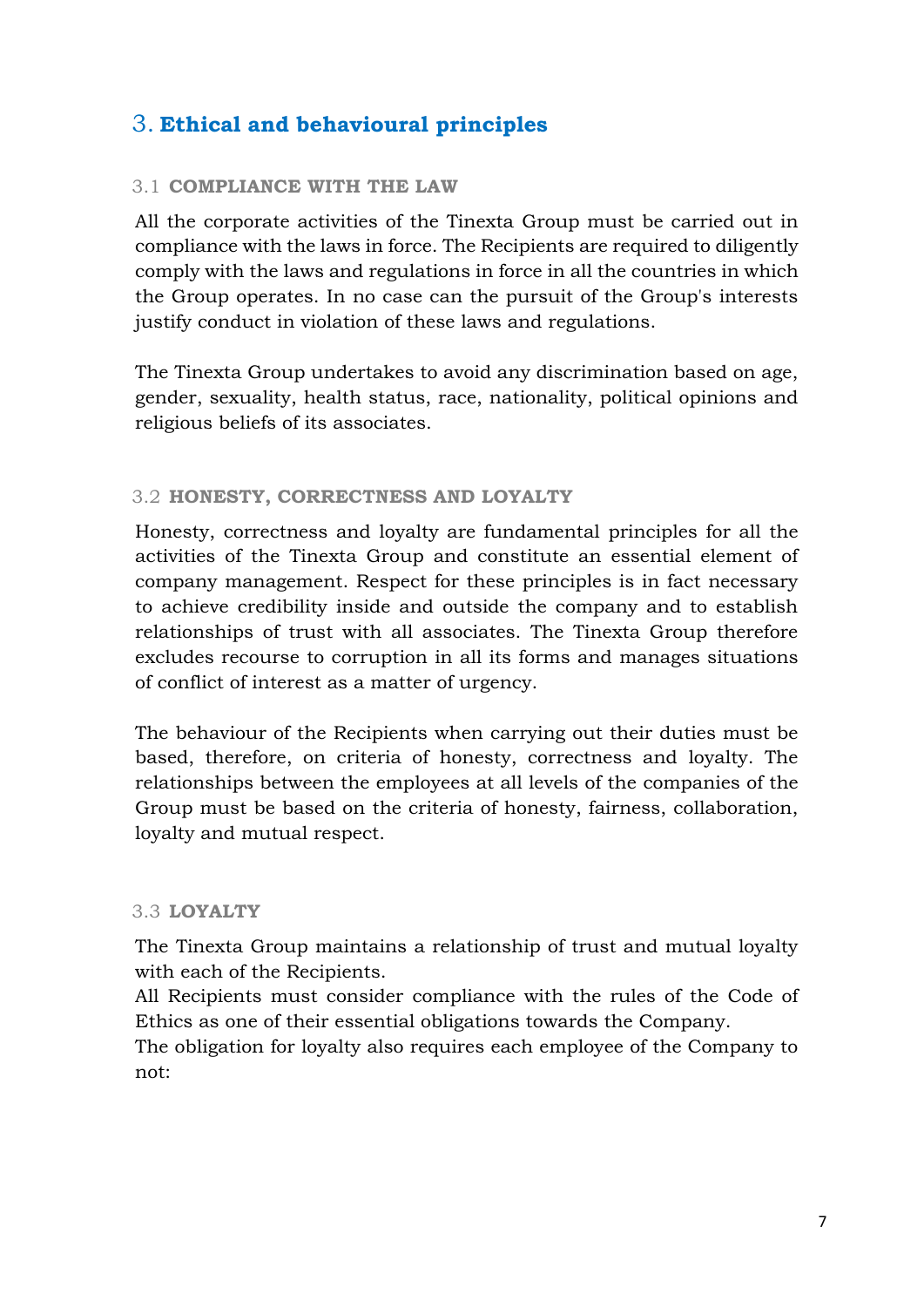- start employment relationships with third parties or accept consultancy assignments or other responsibilities on behalf of third parties that are incompatible with the work carried out for the Tinexta Group, without the prior written authorisation of the Company;

- carry out activities that are in any case contrary to the interests of the company or incompatible with official duties;

- accept money, favours or other benefits from subjects or companies that have entered into, or who intend to enter into business relationships with the companies of the Tinexta Group;

- accept payments for the office work they carry out as part of their job from anyone other than the companies of the Tinexta Group.

## <span id="page-7-0"></span>3.4 **CONFIDENTIAL INFORMATION AND PROTECTION OF PRIVACY**

The Tinexta Group undertakes to implement the provisions on the protection and safeguarding of personal data envisaged by current legislation and to implement all the necessary organisational measures for this purpose.

The data collected in the databases and archives with the specific company forms, therefore, will be treated by the Companies exclusively for the purposes of their work. The privacy of individual employees is also protected by adopting policies that specify which information is requested and the relative methods of treatment and conservation.

These policies also provide for the prohibition, subject to the hypotheses provided by law, to communicate/disseminate personal data without the consent of the interested party.

The Recipients are required to protect the confidentiality of the data they come into possession of and to ensure that all the fulfilments foreseen by the privacy legislation are observed.

In particular, it is not allowed:

- to communicate company information to third parties, unless it is in the public domain;
- to use company information for purposes other than those for which it is intended;
- to make copies of documents containing company information or remove archived documents or copies, except in cases where this is necessary to perform specific tasks;

• to improperly destroy company information.

The duty of confidentiality applies even after termination of the service.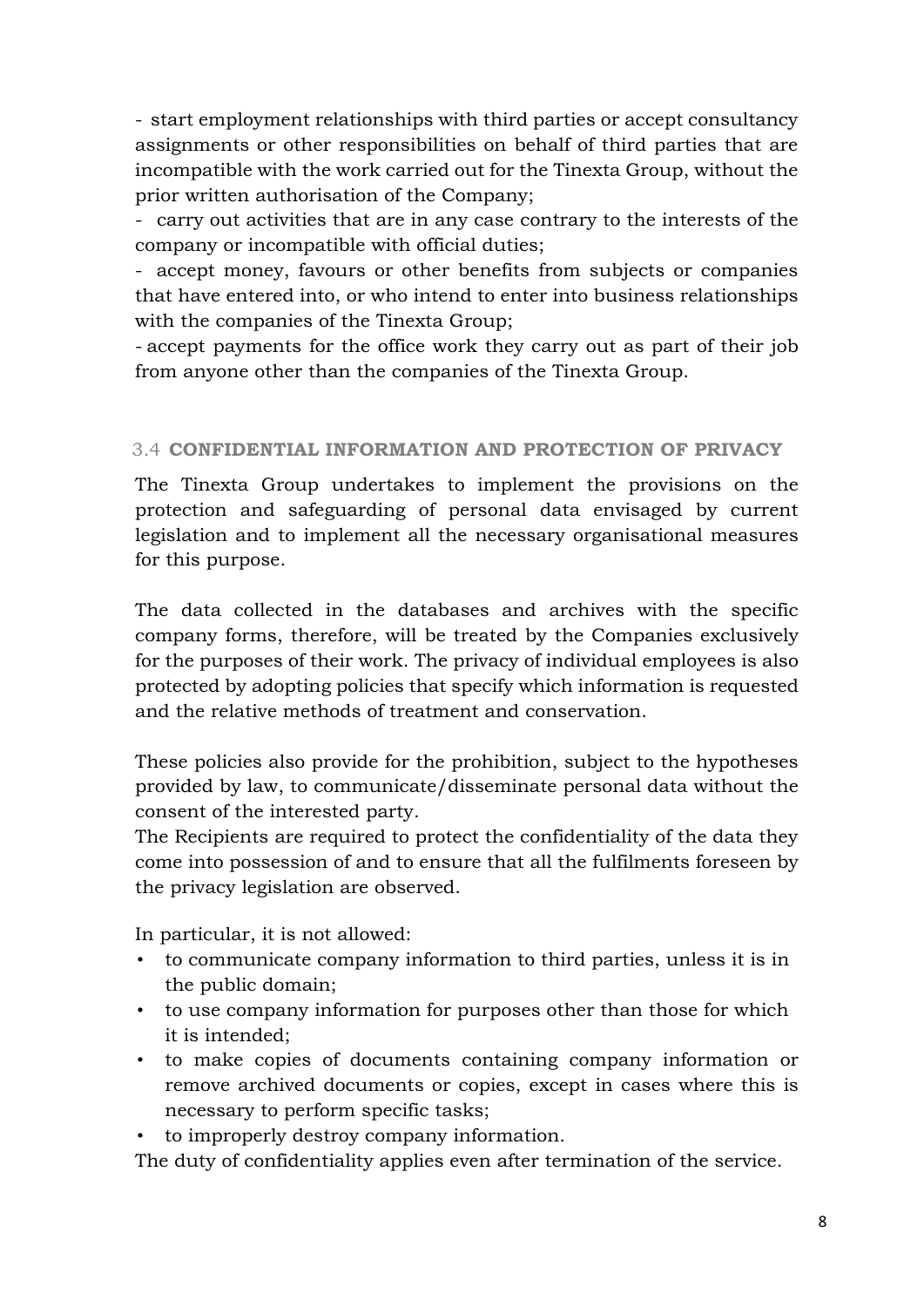## <span id="page-8-0"></span>3.5 **INTEGRITY AND ANTI-CORRUPTION**

The Tinexta Group does not accept and does not tolerate any type of corruption and, therefore, will not enter into any type of relationship with anyone who does not intend to observe these principles.

It is therefore not allowed to give, offer, promise, receive, accept, request or solicit money or other favours in order to obtain or maintain an undue advantage in carrying out work activities, irrespective of whether the recipient of this act is a public official or a private entity, and irrespective of the actual undue advantage eventually obtained.

Furthermore, it is not allowed to exploit or take advantage of existing or alleged relationships with a public entity, in order to obtain undue benefits from a third party as consideration for illicit mediation towards the public body.

The Recipients, in the performance of their duties, undertake to maintain conduct based on moral integrity and the principles of correctness, good faith and transparency.

## <span id="page-8-1"></span>3.6 **ENVIRONMENTAL PROTECTION**

The Tinexta Group bases the conduct of its business on the correct use of resources and respect for the environment.

The Recipients, in the performance of their duties, undertake to comply with the current legislation on protection and safeguarding of the environment.

## <span id="page-8-2"></span>3.7 **PROTECTION OF COMPANY ASSETS**

The corporate assets of the Tinexta Group include tangible physical assets such as computers, printers, equipment, cars, real estate, infrastructures, simple and complex means, and intangible assets such as, for example, confidential information, know-how and technical knowledge developed by the Company's employees.

Employees may use the assets indicated in the interest of the Company and only to the extent necessary for the performance of their duties and in any case in compliance with the purposes authorised by the Company.

In order to safeguard corporate interests, each Recipient is directly and personally responsible for the protection and conservation of the physical and intangible assets and resources, whether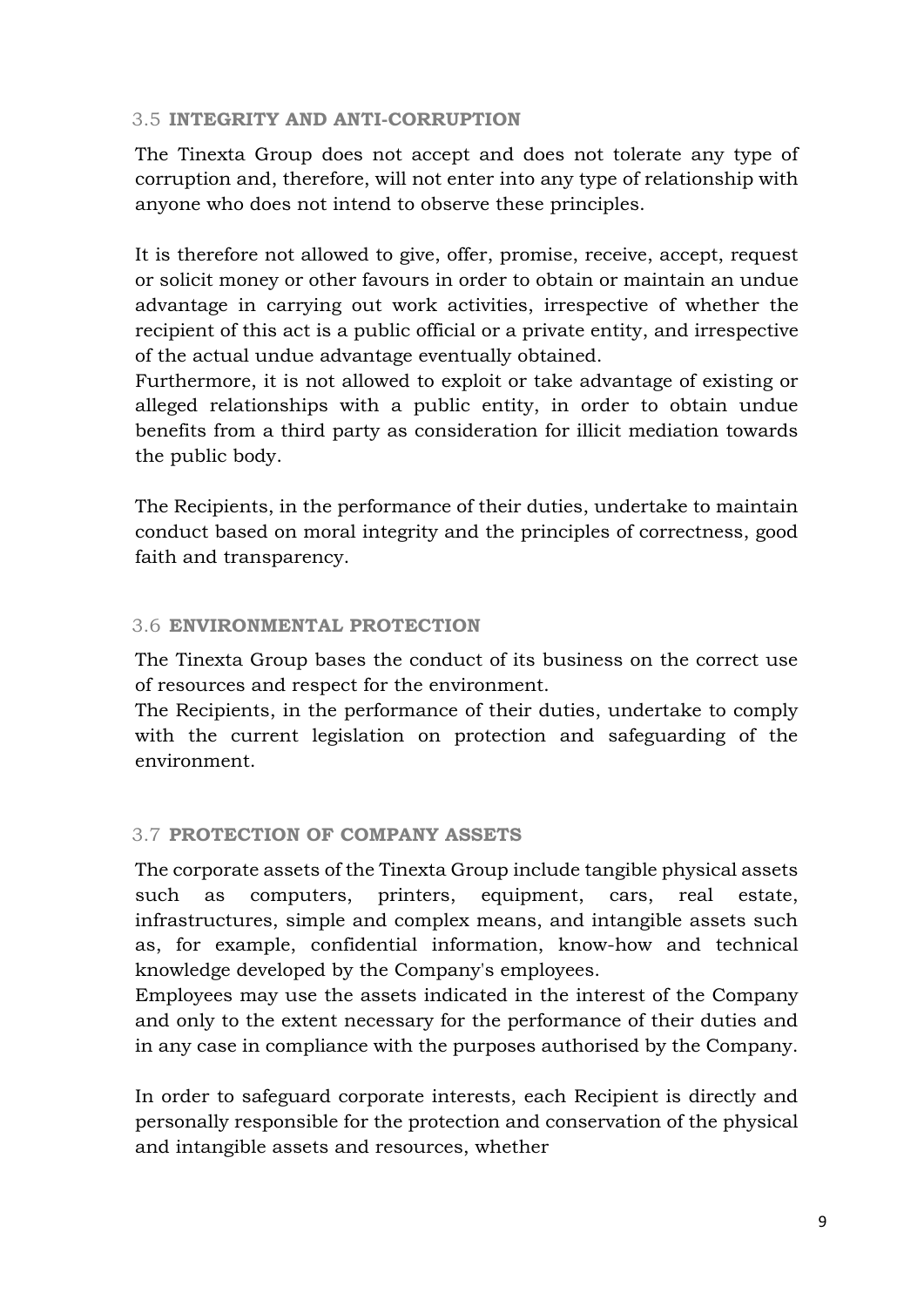tangible or intangible, entrusted to him to carry out his duties, as well as the use of the same in a manner consistent with the Company's interest.

Care must be taken by all employees to prevent fraudulent or improper use of company resources.

## <span id="page-9-0"></span>3.8 **IMPARTIALITY AND CONFLICT OF INTERESTS**

The directors, control bodies, management and all employees of the Tinexta Group must avoid situations and/or activities that may lead to real or potential conflicts of interest or that could interfere with their ability to take impartial decisions. In this regard, the following determine situations of conflict of interest:

- the use of one's position in the company and the information acquired in one's work in such a way as to cause a conflict between one's personal interests and the interests of the Tinexta Group;
- work carried out by the employee or his family with suppliers, subcontractors and competitors;
- the ownership, by the employee or his relatives within the third degree of kindred or cohabitants, of economic and financial interests towards suppliers, customers, competitors or related parent or subsidiary companies, or acceptance of managerial, administrative or control roles.

In the event of a conflict of interest, even if only potential, employees must refrain from concurring, either directly or indirectly, with any decision or resolution relating to the matter to which the conflict pertains, promptly notifying their manager or the Body to which they belong.

The obligation to avoid situations of conflict of interest must also be understood as extended to suppliers and all collaborators in various capacities of the companies of the Tinexta Group.

## <span id="page-9-1"></span>3.9 **TRANSPARENCY AND COMPLETENESS OF INFORMATION**

The Tinexta Group undertakes to provide all Recipients, in a clear and transparent way, information regarding their situation and performance of their work, without favouring any interest group or individual.

The Group pursues transparency towards the market by ensuring the truthfulness, completeness and timeliness of relations and direct communications with the Supervisory Authorities.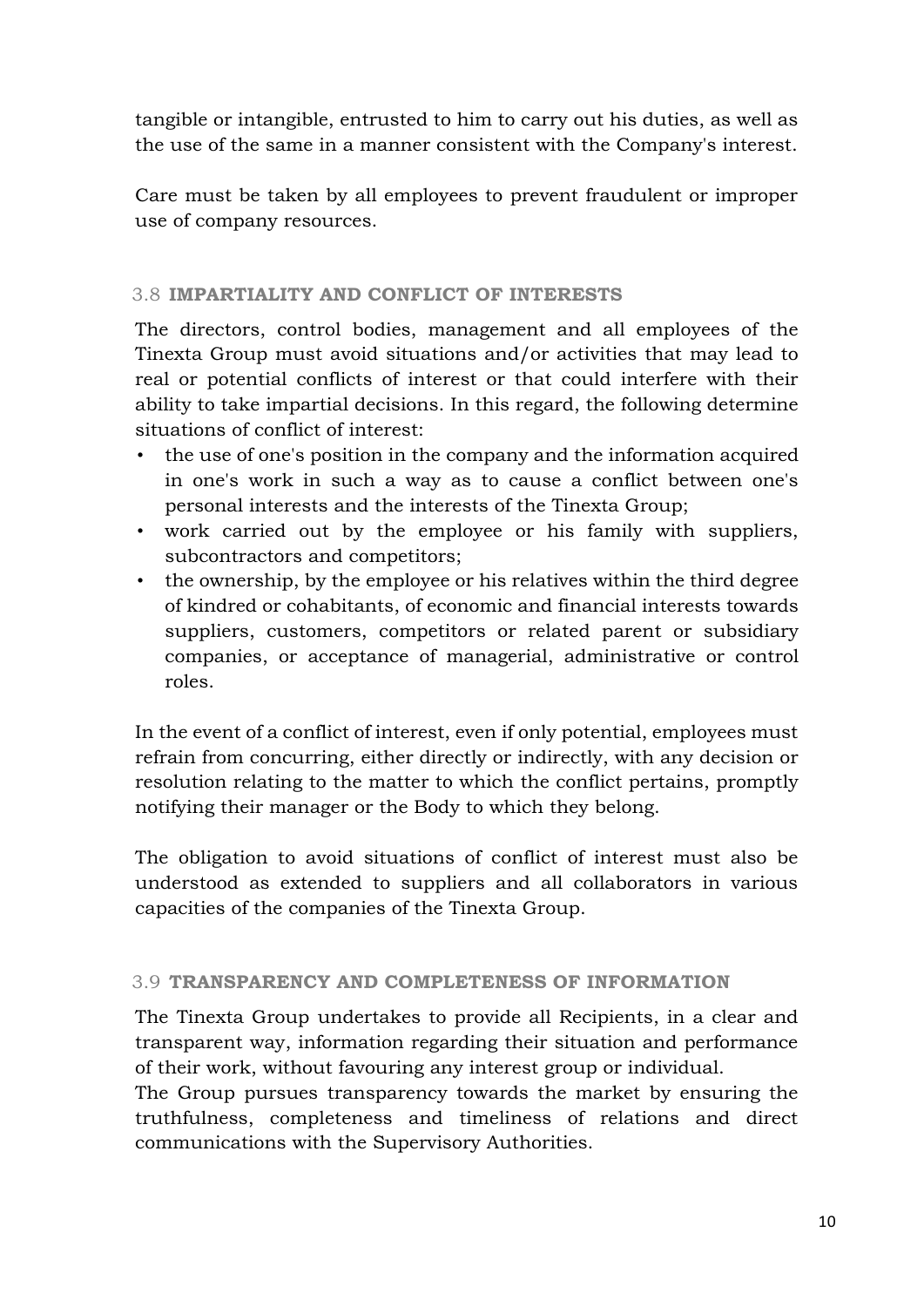The members of the Board of Directors, the management, the operating personnel, as well as the Statutory Auditors, the employees of the Independent Auditors, consultants and, more generally, all persons who have access to information that is not available to the public and is able to influence the value of Tinexta's shares ("inside information"), cannot use this information to carry out operations on Tinexta's listed securities or, more generally, to obtain undue advantages.

The Group also undertakes to guarantee the truthfulness, completeness and timeliness of tax and social security declarations and, more generally, of all other communications required by law or regulations.

## <span id="page-10-0"></span>3.10 **ANTI-MONEY LAUNDERING AND ANTI-TERRORISM**

The companies of the Tinexta Group must in no way and under any circumstances be involved in events relating to laundering of money from illegal or criminal activities, self-laundering, or terrorist financing. To this end, the companies of the Group apply, where deemed appropriate, the restrictions defined for corporate activities involving certain countries, organisations, individuals, companies or assets.

The companies of the Group undertake to comply with all national and international regulations and provisions regarding money laundering and terrorist financing.

Before establishing relationships or entering into long-term business contracts with partners, the Recipients are required to make sure of the moral integrity and reputation of the counterparty.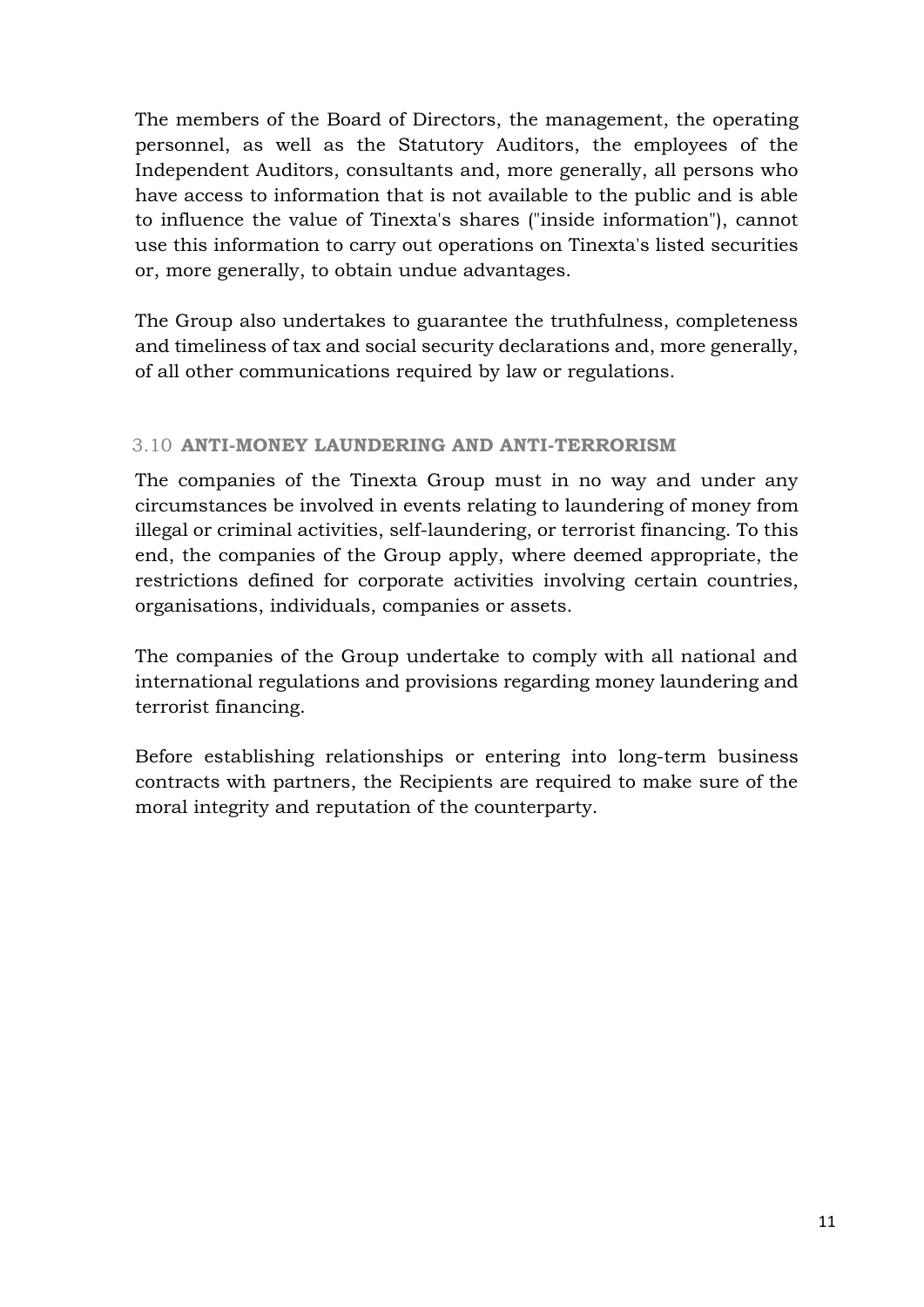## <span id="page-11-0"></span>4. **Criteria for conduct in relations with third parties**

### <span id="page-11-1"></span>4.1 **RELATIONS WITH SHAREHOLDERS**

The Tinexta Group adopts a system of control, organisation and management directed at guaranteeing transparency, accuracy and veracity in corporate reporting (financial statements, periodic reports, prospectuses, etc.) as well as preventing corporate offences (false accounting, rigging the market, market abuse, false reporting to supervisory authorities or other mechanisms aimed at privileging specific interests, to the detriment of company interests); No specific categories of shareholders or individual shareholders are intentionally or genuinely favoured through selective use of confidential information. Disclosure to shareholders is timely, clear and complete in order to ensure that investors' decisions can be based on complete knowledge of the company's strategic choices, on the management trend and on the expected profitability of the invested capital.

Employees, members of the boards of directors, statutory auditors, management, employees of the auditing firm or other collaborators and all those who have access to information that is not available to the public and that is capable of influencing the performance of equity securities must avoid behaviour that may constitute or favour insider trading.

### <span id="page-11-2"></span>4.2 **RELATIONS WITH EMPLOYEES**

The Tinexta Group recognises the crucial importance of human resources and establishing and maintaining relationships with them based on mutual trust.

The companies of the Group therefore manage employment and collaboration relationships based on the respect for workers' rights and the full appreciation of their contribution, and with a view to promoting their development and professional growth by offering the same job opportunities to all workers, in full compliance with the applicable legal and contractual requirements, in order to guarantee fair and equal remuneration based exclusively on merit and expertise, without any discrimination.

The Tinexta Group does not tolerate behaviour offensive to human dignity such as discrimination, humiliation, psychological violence or isolation from collaborators or colleagues, regardless of the reasons behind it.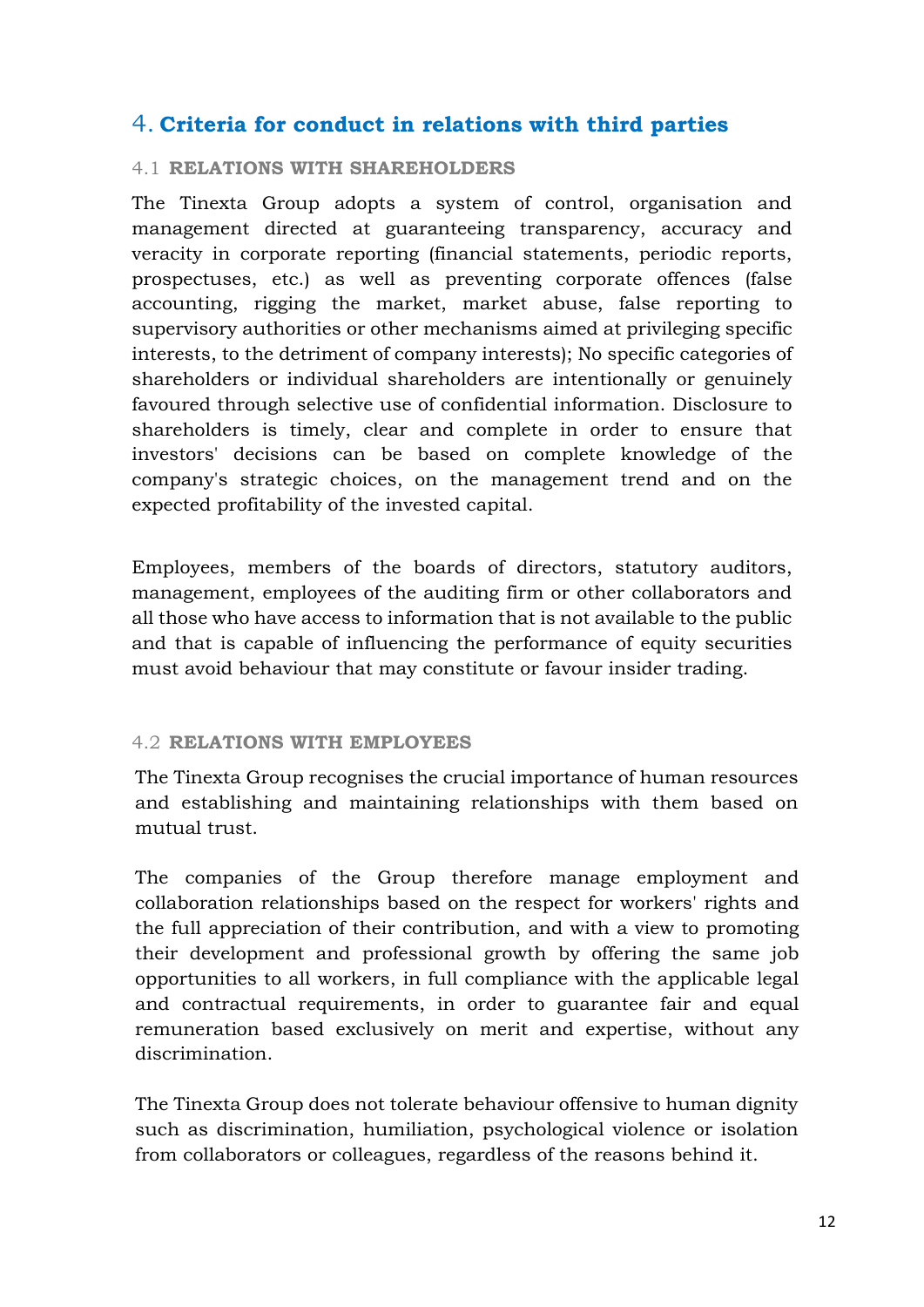The Tinexta Group repudiates child labour and attaches primary importance to the protection of minors and the repression of any form of exploitation of minors.

The Tinexta Group excludes any form of abusive labour recruitment and irregular employment and takes active measures to ensure that the working conditions at the Group are respectful of the moral integrity and personal dignity of the individual.

Employees are recruited on the basis of the skills and expertise required to meet the company's needs and on the basis of equal opportunity policies. The information requested during the selection phase is used strictly only to check the aspects of the professional and psycho-aptitude profile, respecting the candidate's private life and opinions.

The decisions taken with regard to the management of personnel are based on considerations of professionalism, skills and abilities demonstrated by the employees and on considerations of merit, avoiding favouritism, nepotism or other forms of patronage.

The companies of the Group promote refresher and training programmes to improve specific professional skills and to maintain and increase the expertise acquired during the collaboration.

The Tinexta Group also undertakes to comply with current legislation on the protection of health and safety at work, as well as to consolidate and spread a culture of safety, developing awareness of risks and promoting responsible behaviour by all employees.

The Tinexta Group requires that no harassment of any kind should occur in internal and external work relationships, such as for example the creation of a work environment that is hostile towards individual workers or groups of workers, unwarranted interference with the work of others or the creation of obstacles and impediments to the professional prospects of others.

The companies of the Group do not allow sexual harassment, such as offering the possibility of professional growth or other advantages in return for sexual favours, or attempting to form private interpersonal relations with colleagues that could make them feel ill at ease at the workplace. Each employee or collaborator of the Tinexta Group must refrain from performing their work under the effect of alcohol or drugs or substances that have a similar effect, and from consuming these substances during the course of their work.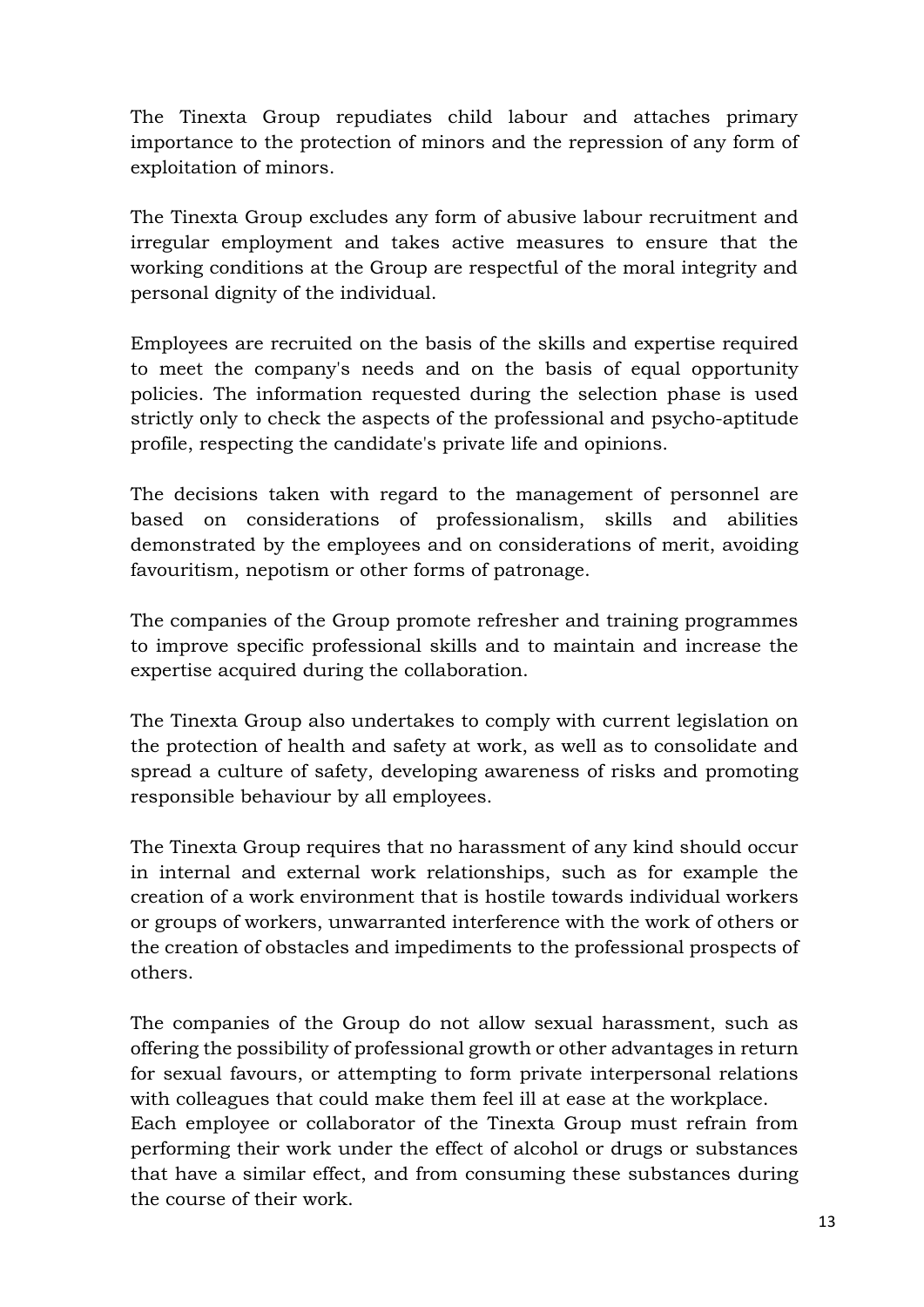It is forbidden to smoke in places where this can put the health and safety of others at risk. It is forbidden to smoke in work environments shared by two or more people at all times.

## <span id="page-13-0"></span>4.3 **RELATIONS WITH CUSTOMERS AND BUSINESS PARTNERS**

The employees of the Tinexta Group must aim to ensure the customer's full satisfaction in compliance with internal procedures, providing, among other things, comprehensive, truthful and accurate information on the services provided, so that the customer can take informed decisions.

All the companies of the Group pursue their activities in full compliance with the law, the regulations of the sector and those set down to protect consumers and the competition, observing the principles of fair dealing, professionalism, impartiality, transparency in contractual commitments and courtesy and collaboration.

The employees of the Tinexta Group who have contacts with external associates are required to guarantee the confidentiality of commercial or otherwise relevant information relating to customers and business partners of which they become aware in the performance of their activities.

The members of the corporate bodies, employees and collaborators must, therefore:

- scrupulously observe the provisions of this Code of Ethics and the internal procedures relating to the management of customer relations, as well as all the contractual provisions defined in accordance with current legislation;
- ensure the quality and reliability of the products and services offered;
- not try to improperly influence the counterparty's decisions, nor promise or offer sums of money, assets or other benefits to these subjects or their relatives, to promote or favour the interests of one or more companies of the Group.

<span id="page-13-1"></span>For specific principles of conduct in relations with customers established by the Public Administration, please refer to the following paragraph 4.5 "RELATIONS WITH PUBLIC ADMINISTRATION AND PUBLIC INSTITUTIONS".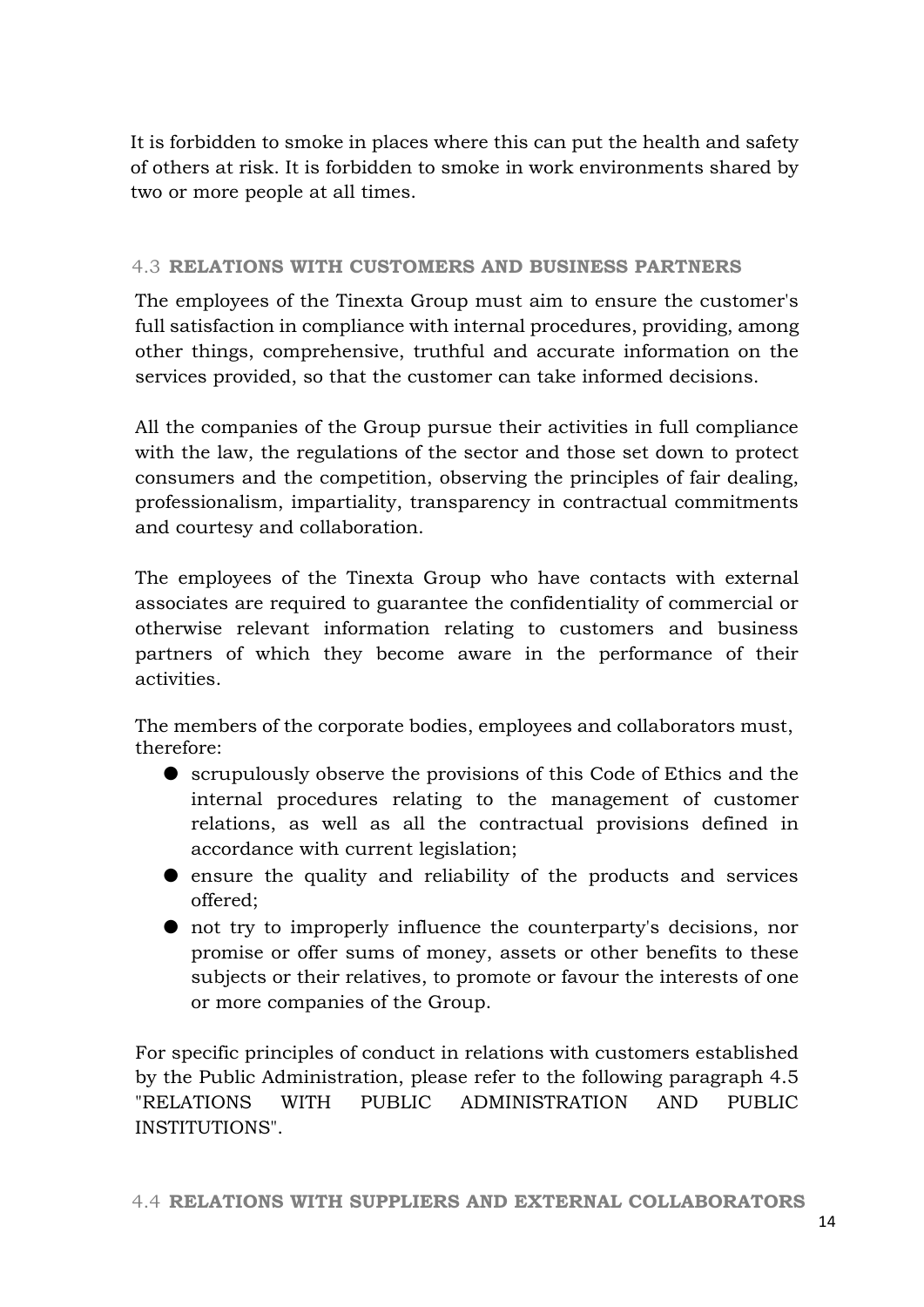The Tinexta Group will only deal with parties that operate in strict compliance with the current legislation and the principles that inspired this Code of Ethics.

Suppliers must be selected, and purchase terms and conditions must be established on the basis of an objective and transparent assessment that considers, among other things, the supplier's ability to meet supply requirements and provide and guarantee a suitable level of service.

The Tinexta Group guarantees each supplier equal opportunities and the possibility of taking part in the tender procedures, excluding preferential treatment.

In particular, employees and collaborators must:

- observe and respect, in the supply relationships, the applicable legal provisions and the conditions set down in the contract;
- scrupulously observe the internal procedures relating to the selection, where applicable, and the management of relations with suppliers;
- obtain the collaboration of suppliers in ensuring the satisfaction of needs in terms of quality, costs and delivery times of goods or performance of services;
- observe the principles of transparency and completeness of information in correspondence with suppliers;
- avoid any third party interference in the Group's decision making processes and/or execution of duties.

In addition, the Tinexta Group ensures that its employees, where applicable:

- do not encourage suppliers to enter into an unfavorable contract with a view to gaining advantages;
- start work in return for payment only after the stipulation of the relative contracts or upon specific written acceptance of anticipated execution of the work.

During the negotiation and conclusion of agreements and the stipulation of contracts on behalf of the Tinexta Group, as well as during the execution of the contracts, the employee and, in any case, the person with the powers to sign the contracts, (i) does not resort to the mediation of third parties, (ii) does not pay or make promises to a person to act as an intermediary for the purpose of facilitating or for having facilitated the conclusion or execution of a contract.

The prohibition does not apply to cases in which the Tinexta Group has expressly decided to resort to professional brokerage (for example, when asked to act as business agent, insurance broker, real estate agent, etc.).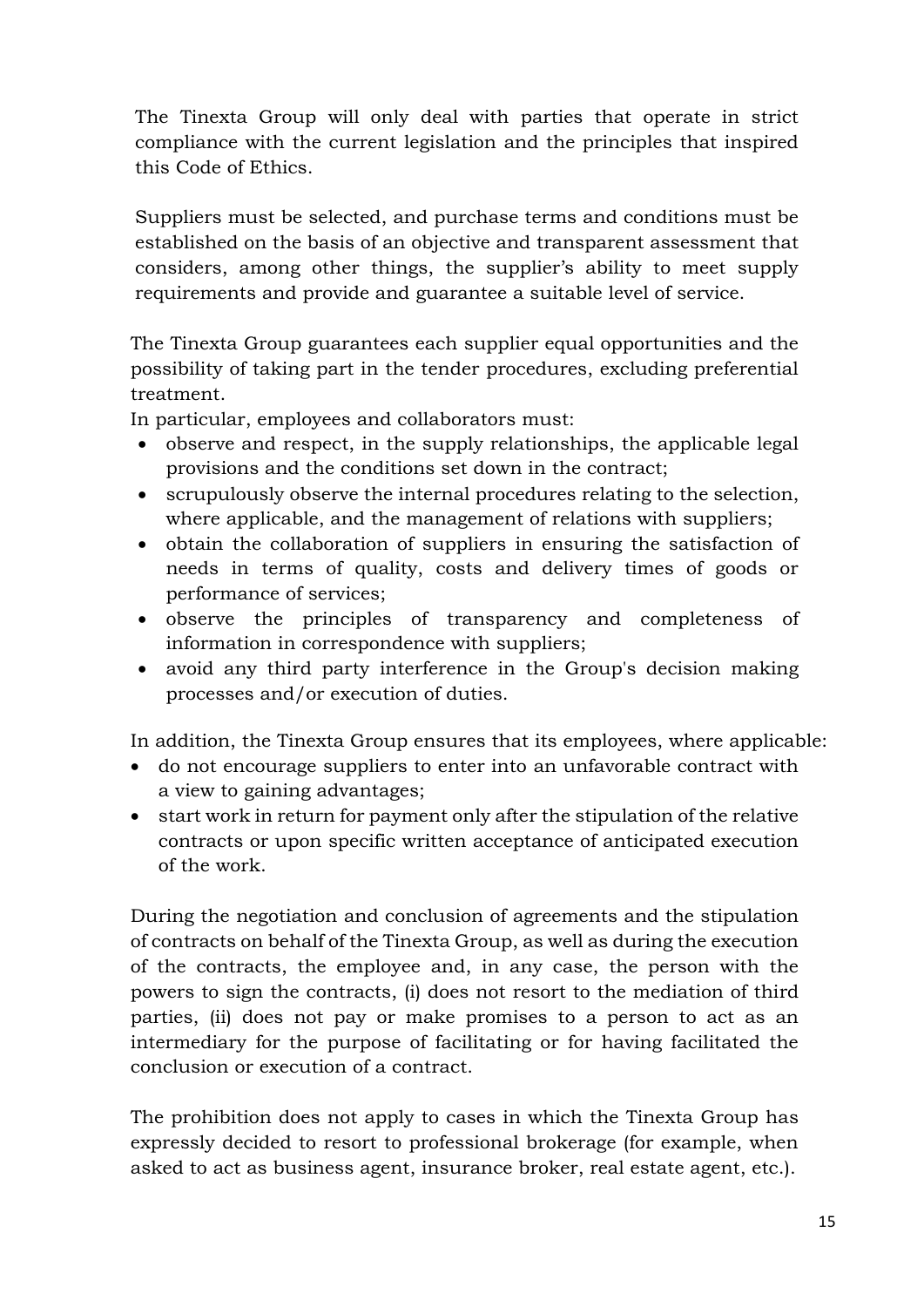The remuneration to be paid to suppliers must be exclusively commensurate with the work indicated in the contract and the payments cannot in any way be made to a person other than the contractual counterparty or a person in a country other than that of the parties or the one referred to in the contract.

## <span id="page-15-0"></span>4.5 **RELATIONS WITH PUBLIC ADMINISTRATION AND PUBLIC INSTITUTIONS**

Commitments with the Public Administration and Public Institutions, including the Supervisory Authorities, are to be undertaken only by the corporate functions that are in charge and have authorisation.

These relationships must be managed in compliance with the applicable legislation as well as the rules of this Code of Ethics, with particular reference to the principles of loyalty, correctness, transparency and efficiency.

In the case of participation in tenders called by the Public Administration or by Public Institutions, the Recipients must operate in full compliance with the law and correct commercial practice.

The Recipients must not promise or offer payments, assets and/or other to Public Officials or to employees in general of Public Administration or Public Institutions or to their relatives, both Italian and from other countries, in order to promote or favour the interests of one or more companies of the Group.

When a negotiation or any other relationship with the Public Administration is in progress, the Recipients must not try to improperly influence the decisions of the counterparty, nor those of the officials who negotiate or make decisions on behalf of the Public Administration or Public Institutions.

In the event that funding has been obtained from public entities, it is mandatory to allocate the funds for the exact purposes for which they were requested and obtained.

It is forbidden to make, induce or encourage false declarations to Public Administrations, Institutions and Authorities.

<span id="page-15-1"></span>4.6 **RELATIONS WITH AUDITING, CERTIFICATION AND CONFORMITY ASSESSMENT ORGANISATIONS AND BODIES, AND INDEPENDENT AUTHORITIES**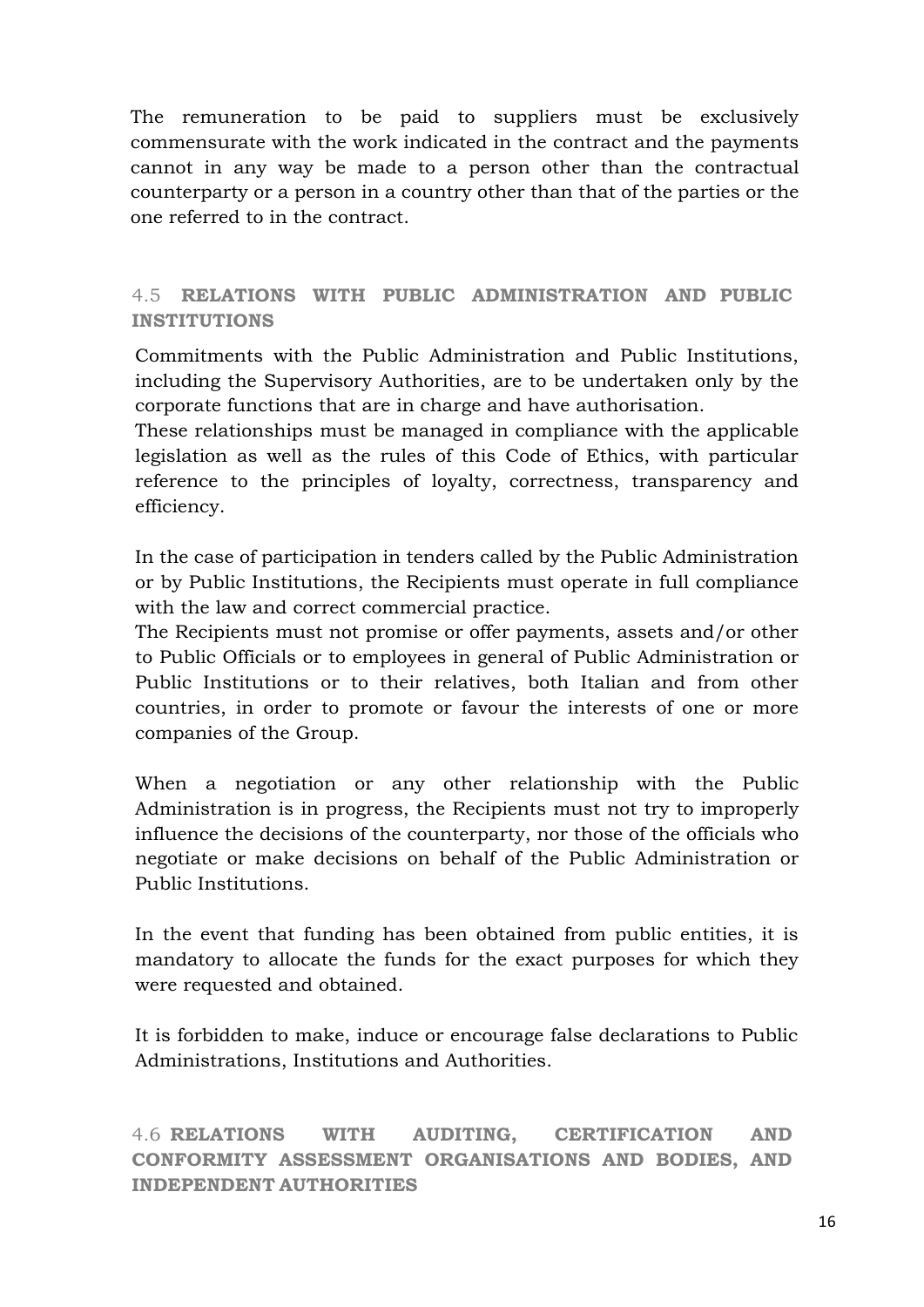The Tinexta Group handles its relations with auditing, certification and conformity assessment companies, organisations and bodies, with the subjects with which it interacts also due to listing of the parent company on the Italian Stock Exchange (Borsa Italiana, Consob), and with the other independent Authorities, according to the principles of complete fairness, probity, impartiality, and absolute transparency, avoiding any behaviour that can have negative effects on their objectivity.

The Tinexta Group, together with the subjects with which it interacts also due to listing of the Parent Company on the Italian Stock Exchange, ensures that the Recipients of the Code of Ethics scrupulously observe the current legislation in the sectors connected to the respective areas of activity of the Independent Authorities, accurately and promptly responding to any formal requests made and providing all the information requested in a clear, timely, exhaustive and objective manner.

In order to guarantee maximum independence and impartiality, the companies of the Tinexta Group undertake to evaluate in advance the possible conferment to the external auditor of assignments other than the audit or assignments of services that could jeopardise independence and objectivity.

The Tinexta Group guarantees that the recipients are fully available to anyone who comes to carry out inspections on behalf of Auditing, Certification and Conformity Assessment Organisations and Bodies. It is forbidden to confer professional assignments, to give or promise money, gifts or other benefits, to those who carry out audits and inspections on behalf of certification organisations and bodies and independent Authorities.

The Group undertakes to ensure its full and strict compliance with the rules set down by these bodies, in order to observe current legislation in the sectors connected with its business.

## <span id="page-16-0"></span>4.7 **RELATIONS WITH INFORMATION BODIES**

The relations between the Tinexta Group and the media are the responsibility of the specifically designated functions of the Company and must be handled in accordance with a communication policy defined by the Companies and in accordance with the procedures laid down for this purpose. The Recipients cannot, therefore, provide information to the representatives of mass media without the authorisation of the competent functions.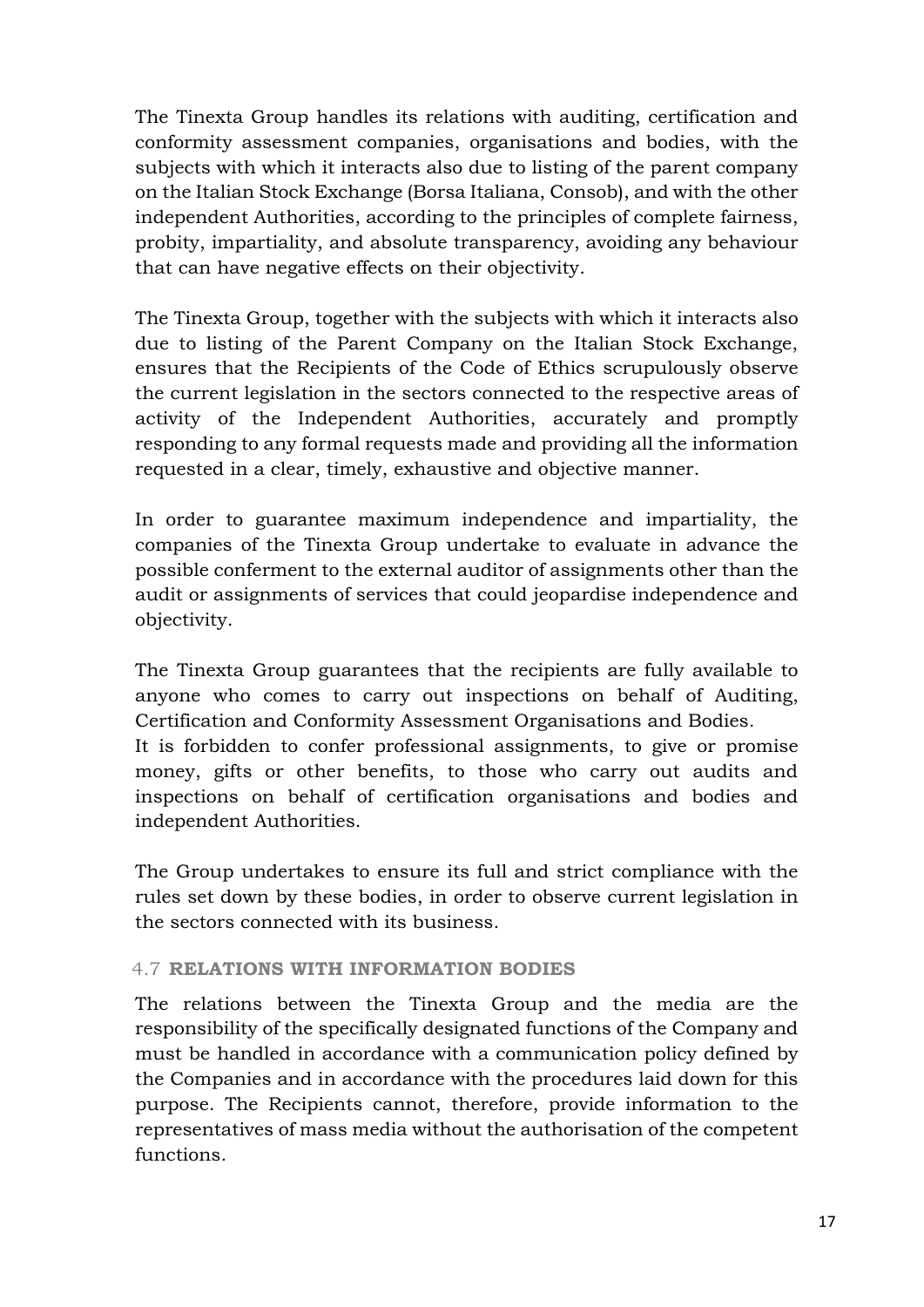Participation in committees and associations of any type, whether scientific, cultural or professional, in the name or on behalf of one or more companies of the Group, must be duly authorised and formalised in writing, in compliance with internal procedures.

The information and communications provided must be truthful, complete, accurate and consistent.

## <span id="page-17-0"></span>**4.8. GIFTS AND DONATIONS**

The personnel of the companies of the Tinexta Group cannot, directly or indirectly (through family members, cohabiting partners or companies controlled by them), offer or receive gifts, donations, money or payments, procure business and/or jobs from customers, suppliers and third parties in either material or immaterial form (e.g. services, promotions and discounts except those specifically envisaged for company agreements), to promote or favour the interests of the Parent Company and/or of the companies of the Group, even if subjected to unlawful pressure.

Gifts of significant value are not allowed; if of modest value, they must be ascribable only to acts of mutual courtesy in the context of correct commercial relations.

Anyone who receives requests for money or gifts from third parties must immediately refuse and inform their superior and the Supervisory Body. The offer of money to the personnel of the companies of the Group or to employees of customers, suppliers or third parties constitutes a legally punishable offence.

### <span id="page-17-1"></span>4.9 **CONTRIBUTIONS**

The companies of the Tinexta Group do not, in principle, make contributions to political parties, committees and trade union organisations.

<span id="page-17-2"></span>Any contributions can be paid to non-profit associations strictly in accordance with the laws in force and to associations which are recognised as non-profit associations with statutory by-laws and articles of association, in relation to initiatives with a high cultural or beneficial value.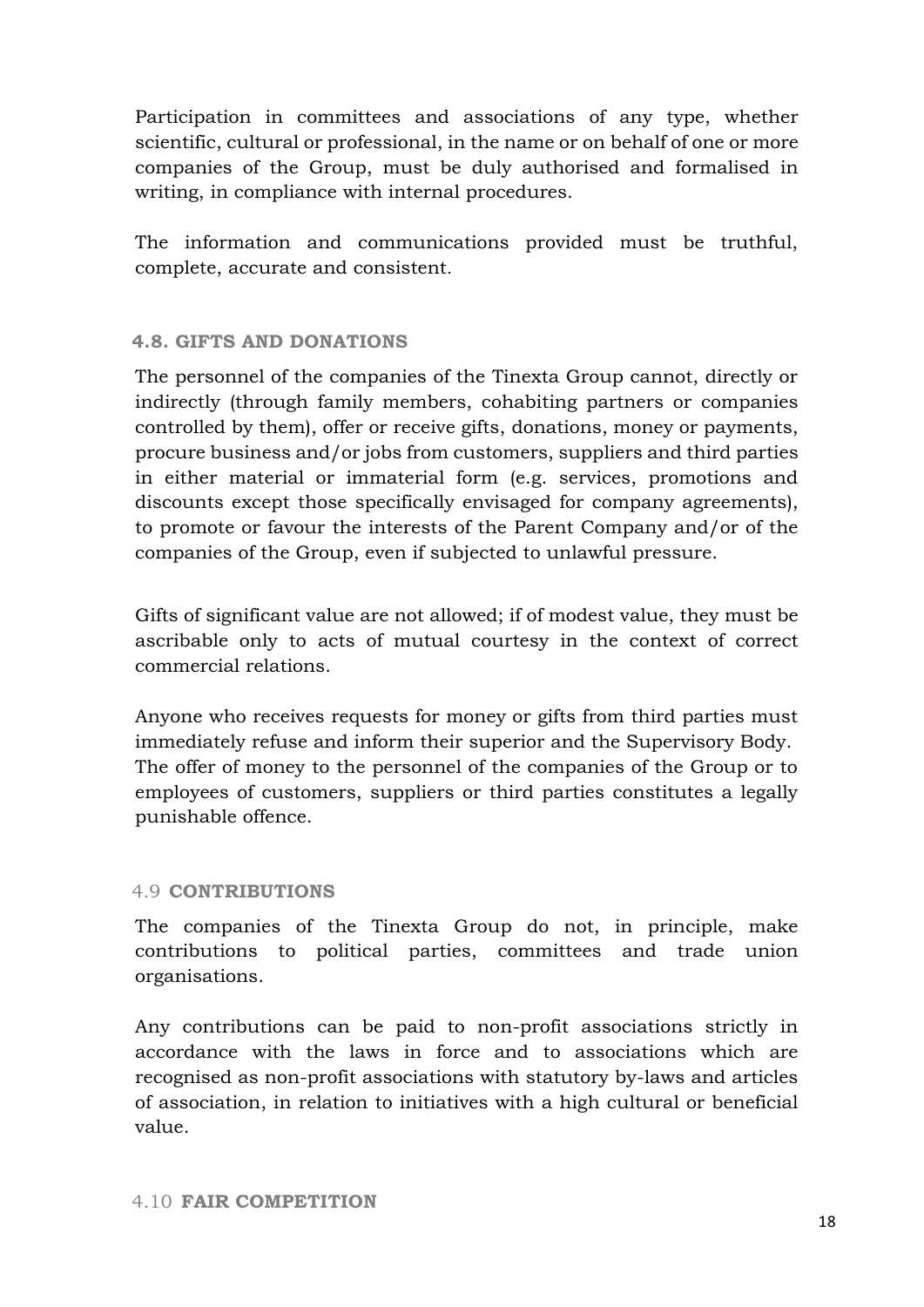The Tinexta Group recognises the value of competition according to the principles of correctness, fair competition and transparency towards the operators on the market, and therefore refrains from conduct that favours the conclusion of business to its advantage in violation of current legislation.

The companies of the Group also undertake not to unduly damage the image of competitors and their products.

## <span id="page-18-0"></span>4.11 **ACCOUNTING AND MANAGEMENT INFORMATION**

All transactions and operations carried out must be duly recorded and it should be possible to check the decision-making and authorisation process of the same. There must be adequate supporting documentation for each operation that permits verification of the characteristics and motivations of the operations, as well as identification of who authorised, performed, registered and verified the operation itself. The accounting information, both general and analytical, must comply with the principles of clarity, transparency, correctness, completeness and accuracy.

### <span id="page-18-1"></span>4.12 **INTERNAL CONTROL AND RISK MANAGEMENT SYSTEM**

The internal control and risk management system involves a set of rules, procedures and organisational structures aimed at allowing, through an adequate process of identification, the measurement, management and monitoring of the main risks, and proper and correct business management consistent with the set objectives.

The Tinexta Group undertakes to promote and maintain an adequate internal control and risk management system in order to ensure the safeguarding of corporate assets, the efficiency and effectiveness of company processes, the reliability of accounting and financial reporting, and compliance with laws and regulations as well as with the Articles of Association and internal procedures. It is the Group's task to promote, at all levels, an internal culture based on awareness of the existence of controls and correct execution of the process of identification, management and monitoring of the main corporate risks.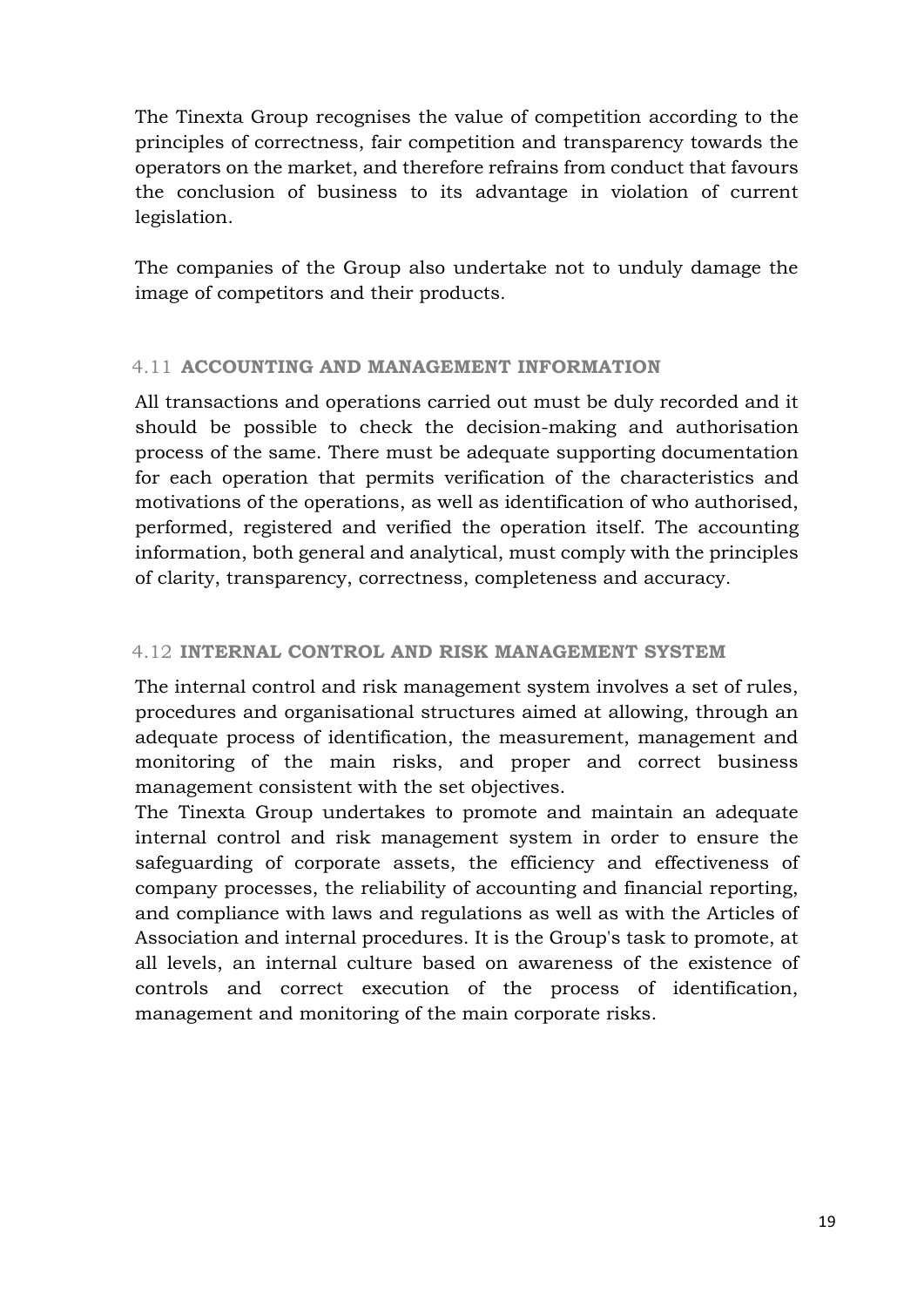## <span id="page-19-0"></span>5. **Methods of implementing the Code of Ethics**

## <span id="page-19-1"></span>5.1 **THE ROLE OF THE SUPERVISORY BODY**

The Supervisory Body ("SB"), in Italian the *Organismo di Vigilanza* o ODV, pursuant to art. 6 of Legislative Decree 231/2001, is responsible for verifying the application and implementation of the Code of Ethics.

The SB submits work reports directly to the Board of Directors and the Board of Statutory Auditors, periodically and whenever it deems necessary and according to the rules set down by the Organisation and Management Model. The SB is required to do the following:

- periodically verify the application of, and compliance with the Code of Ethics through *ethical auditing*, which involves ascertaining and promoting the improvement of ethics within the individual Companies through the analysis and evaluation of ethical risk control processes;
- undertake initiatives for the dissemination of the Code of Ethics;
- propose changes and additions to the Code of Ethics to the Board of Directors;
- receive reports of violation of the Code of Ethics;
- seek advice in relation to the taking of disciplinary action.

Recipients are required to provide any information requested by the SB and to collaborate in any inquiries carried out by the same.

The SB has free access to data, documentation and any information useful for carrying out its activities.

In case of doubt on the lawfulness of certain behaviour, on a questionable ethical value or on the opposition to the Code of Ethics, the Recipient can directly contact the SB.

The Recipients must submit written notification of any violations of the provisions of the Code of Ethics to the hierarchical structure, and possibly also to the SB. This must be done according to the procedure for managing the reports of offences pursuant to Legislative Decree 231/01 and in particular through the "Comunica Whistleblowing" platform, as well as:

- by priority mail (with CONFIDENTIAL written on the envelope) to the Company's Supervisory Body;
- by e-mail to the e-mail address of the Company's Supervisory Body.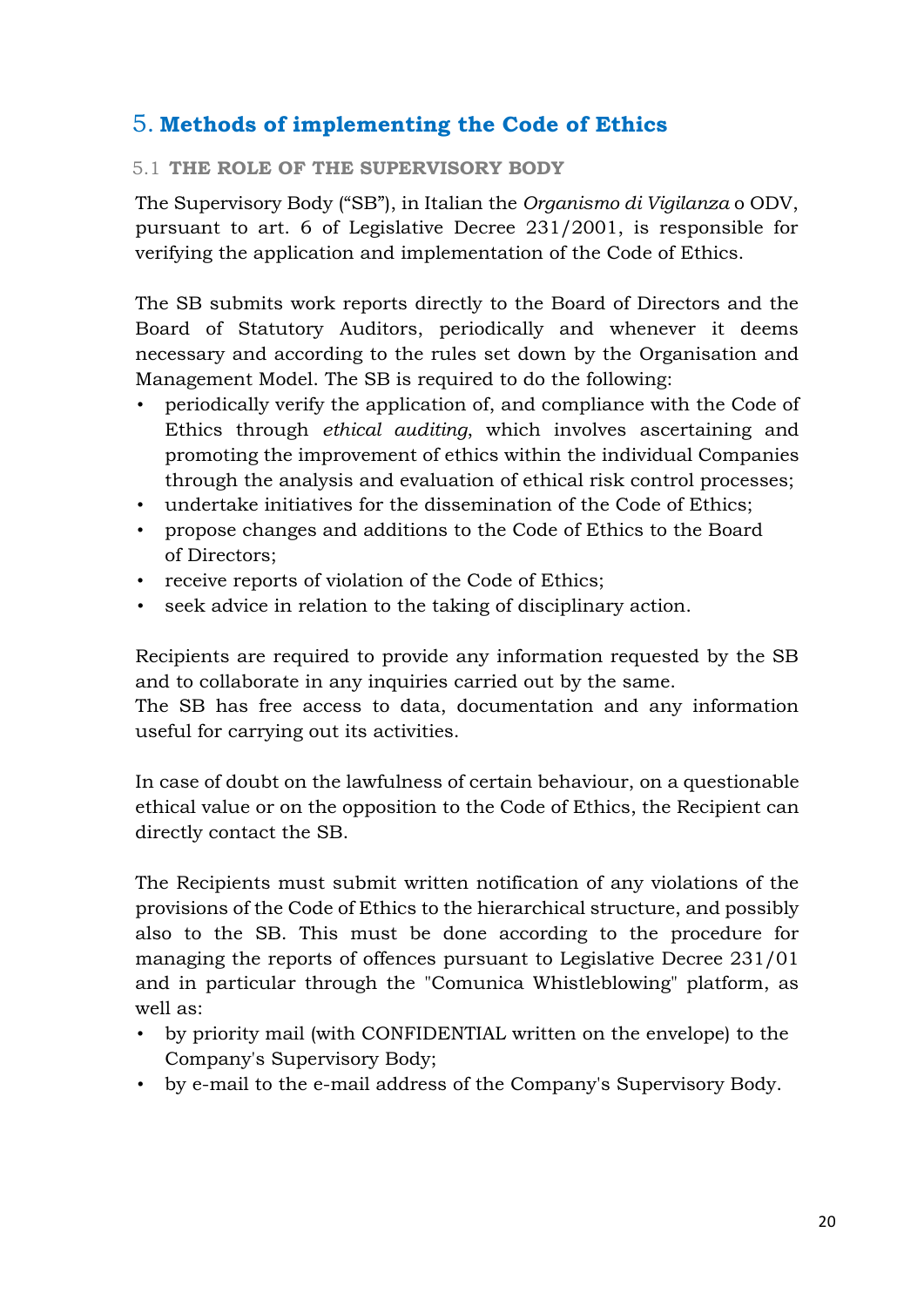The Supervisory Body undertakes to maintain the strictest confidentiality of the reports received.

The company reserves the right to take all means of protection against slanderous reports.

## <span id="page-20-0"></span>5.2 **DISSEMINATION OF THE CODE OF ETHICS**

The SB makes the Code of Ethics available to the Recipients with the methods identified below:

- transmission, depending on the case and at its discretion, by e-mail and/or fax and/or post and/or in person to the employees (with indication of the fact that the Code of Ethics is to be considered binding for all employees) and to the members of the corporate bodies, who undertake to respect the provisions;
- publication on the company website;
- posting in a place accessible to all employees pursuant to and for the purposes of art. 7, paragraph 1 of Law 300/1970;
- issue of a notice to external collaborators and partners regarding the existence of the Code of Ethics.

## <span id="page-20-1"></span>5.3 **THE DISCIPLINARY AND PENALTY SYSTEM**

Any behaviour contrary to the provisions and principles of the Organisation, Management and Control Model and of this Code of Ethics may result in prosecution and penalties, as it is contrary to the principles adopted by the Tinexta Group and therefore potentially harmful to the administrative liability of the Companies.

Violations of the provisions and principles of the Model and of the Code of Ethics are detrimental to the fiduciary relationship with the Tinexta Group and represent, for employees, a disciplinary offence.

The application of disciplinary sanctions is independent of the initiation and result of any criminal proceedings.

The sanctioning measures will be commensurate with the type and severity of the violation and its consequences for the Company and will be adopted in compliance with the legislation and the National Collective Labour Agreements in force.

## **Employees**

The violation of the principles and rules dictated by the Code of Ethics constitutes a breach of the obligations deriving from the employment relationship and can, therefore, lead to the initiation of disciplinary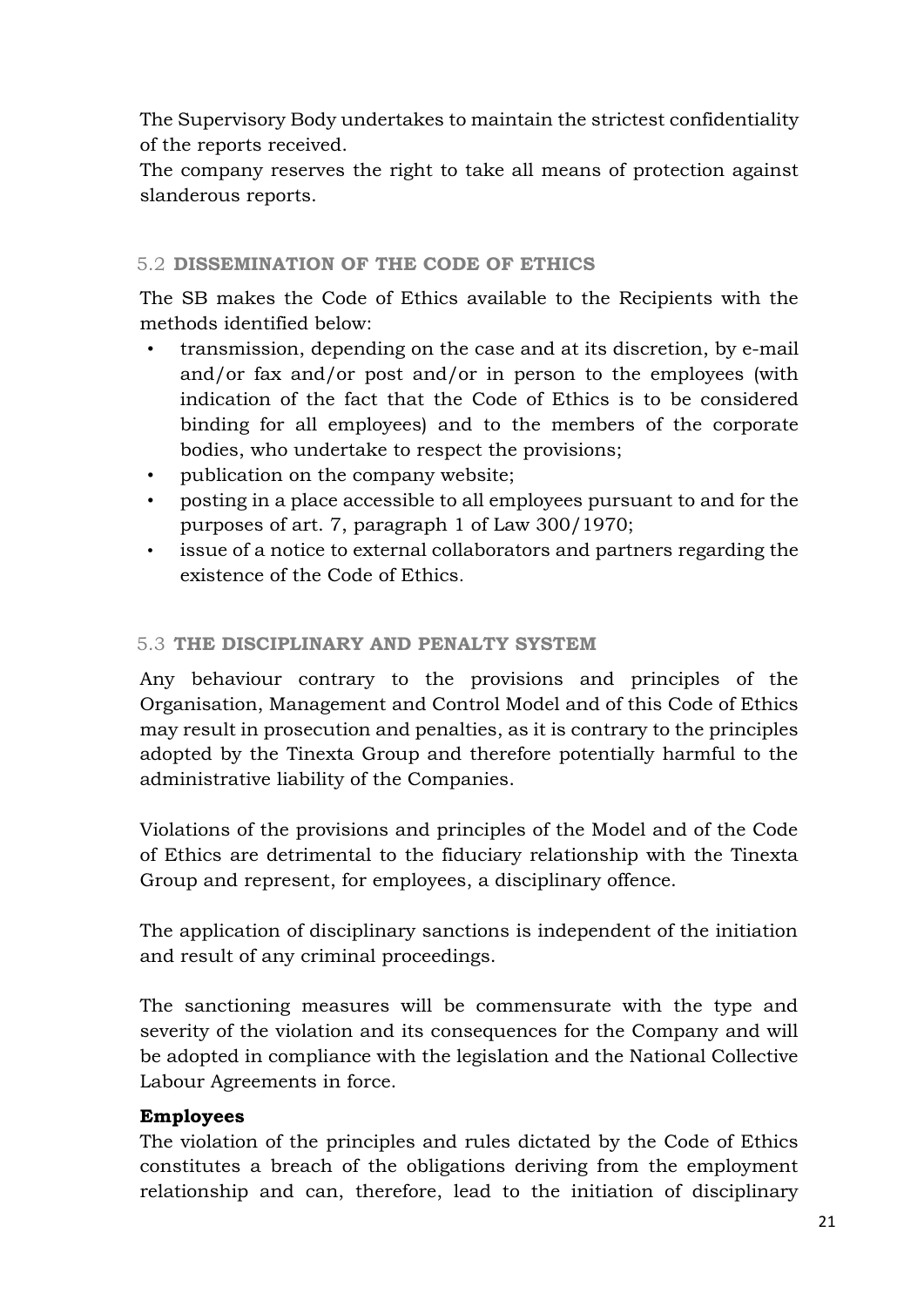proceedings against the interested parties, with all legal consequences, also with regard to termination of the employment relationship, regardless of whether criminal or administrative proceedings are instituted

- in cases where the behaviour is or is not considered a criminal offence and the outcome of the consequent judgement.

The penalties that can be applied to employees are those provided by the corporate disciplinary system and/or by the disciplinary system envisaged by the specialist rules set down, in particular, in the National Collective Employment Contracts and in the Company's Supplementary Agreements with the Companies of the Tinexta Group, in compliance with the procedures and any special and/or sector-specific regulations.

In particular, in cases where the employee's behaviour constitutes a violation of the Code of Ethics, the employee may be subject to penalties according to the seriousness of the behaviour.

Penalties for employees are imposed by the Director of Human Resources, after consulting the Chief Executive Officer.

## **Members of the Board of Directors**

If violations of the Code of Ethics are committed by one or more members of the Board of Directors, the SB must immediately notify the entire Board of Directors and the Board of Statutory Auditors, expressing an opinion on the seriousness of the infringement.

The Board of Directors, having heard the opinion of the Board of Statutory Auditors, will take appropriate action and, in the event of serious infringements, will convene the Shareholders' Meeting in order to present the facts established and take any measures deemed necessary.

The member or members of the Board of Directors whose infringement is discussed shall not attend the deliberations.

If the violations are committed by a number of members of the Board of Directors such as to prevent the Body in question from deliberating, the SB must immediately notify the Board of Statutory Auditors so that it can act in accordance with the law, convening in particular the Shareholders' Meeting for the adoption of the necessary measures.

## **External collaborators**

The behaviour of third parties that conflicts with the provisions of the Code of Ethics and which therefore constitutes breach of the contractual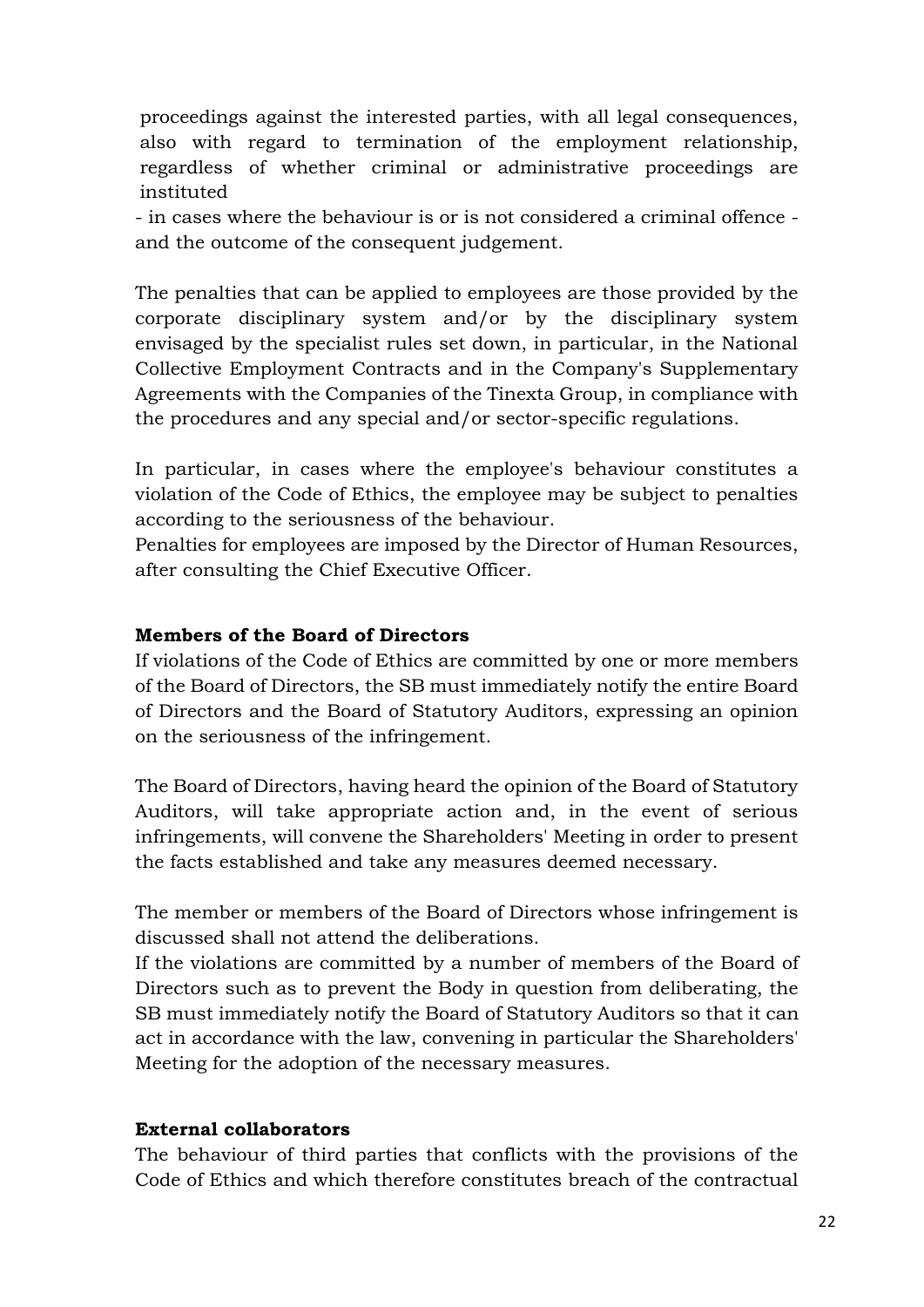obligations assumed, may result in the application of penalties or, in the most serious cases which, in the opinion of the corporate functions competent, prejudice the Company, may result in the termination of the contract and the demand for compensation for any damage caused to the Company itself.

## **Members of the Board of Statutory Auditors**

If violations of the provisions of the Code of Ethics are committed by a member of the Board of Statutory Auditors, the SB must immediately notify the entire Board of Statutory Auditors and the Board of Directors, The Board of Statutory Auditors, having heard the opinion of the Board of Directors, will take appropriate action and, in the event of serious infringements, will convene the Shareholders' Meeting in order to present the facts established and take any measures deemed necessary.

If the violations are committed by a number of members of the Board of Statutory Auditors, the SB must immediately notify the Board of Directors so that it can act in accordance with the law, convening in particular the Shareholders' Meeting for the adoption of the necessary measures.